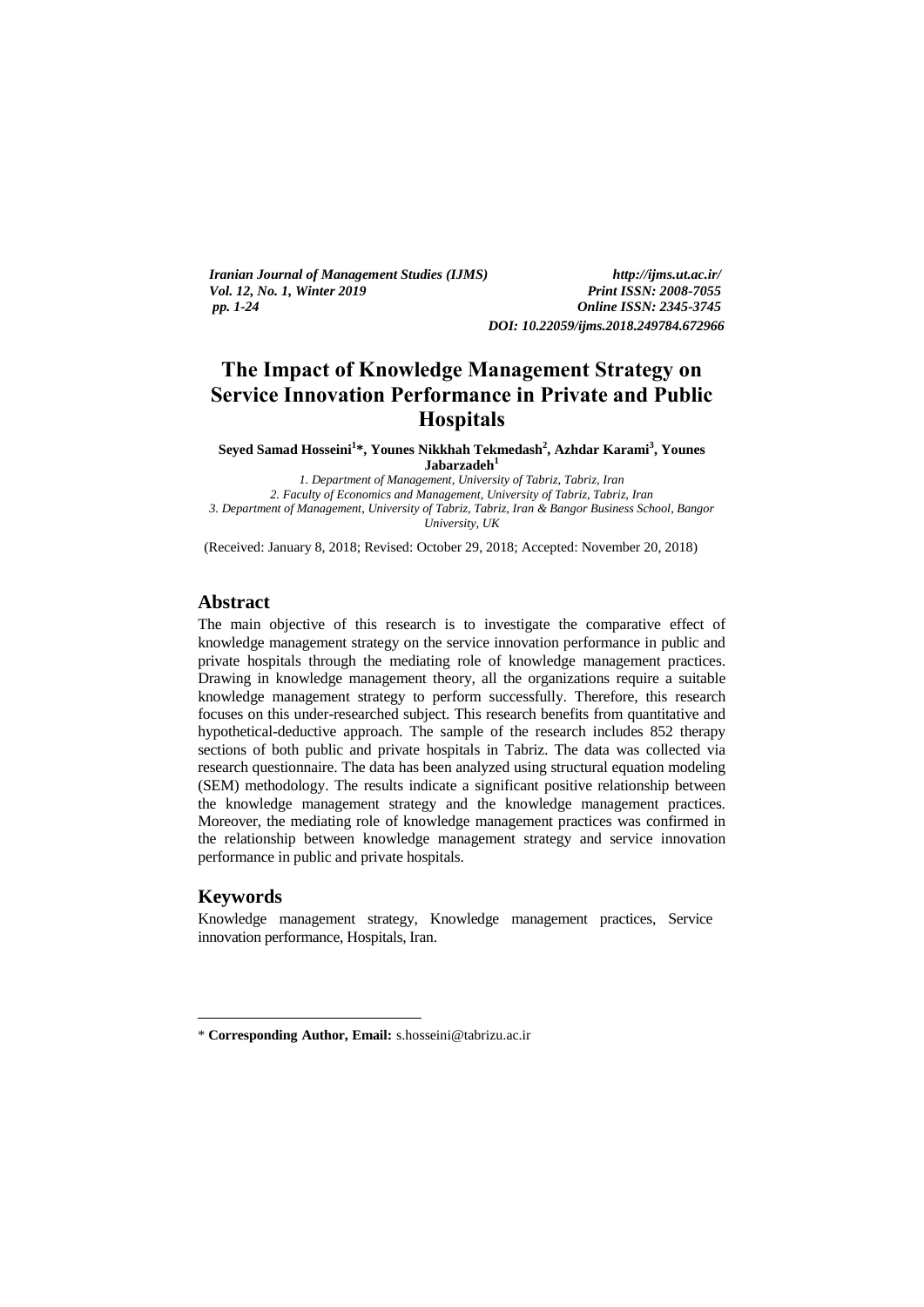# **Introduction**

Knowledge management (KM) can be considered as a collection of activities, innovations, and strategies that organizations apply in order to create, store, and use the knowledge to improve the performance of the organization (Zack et al., 2009). Also, amongst organizational and system factors, knowledge management strategy and practices are critical to the success of the organizations (Ali et al., 2016). Based on the KM strategy, an organization has to approach the existing knowledge in itself and choose the most appropriate strategy for the organization which gains the best advantage (Halawi et al., 2006). So the knowledge production process is one of the necessary elements in the analysis and understanding of the strategies for organizations. The use of KM results in the improvement of the extraction and application of the knowledge resources in the hospitals and improves the level of medical services. Knowledge management in the hospitals is known as a management process which manages all kinds of the knowledge in the hospital. It is notable to say that for the promotion of management level in the hospitals, the existing obstacles in creation, evaluation, transition, application, and maintenance of the knowledge must be removed and this requires an appropriate strategy (Hongying & Qian, 2011). In addition to this, technically, innovation can be considered as a direct result of the efficiency of KM (Du Plessis, 2007). It also has been argued that due to the dynamic and uncertain environment, innovational behavior is a key factor in the survival and growth of the hospitals in the long term and health domain and public health centers all over the world require the knowledge leverage undoubtedly (Dalkir, 2011). The administration of the strategy is a tool for the realization of any strategies which includes the main elements of the leadership structure, human resources, culture, and budgeting (Analoui & Karami, 2003). Meanwhile, KM strategy can be considered as an important factor because strategies have a major effect on the direction and efficiency of the KM in the organization. Despite the importance of KM, only in recent years, researchers have started to study the role of leaders' strategies in the implementation of the KM and have related the management patterns to a good KM. Therefore, more studies in this domain are required. In recent theoretical developments, knowledge management activities play a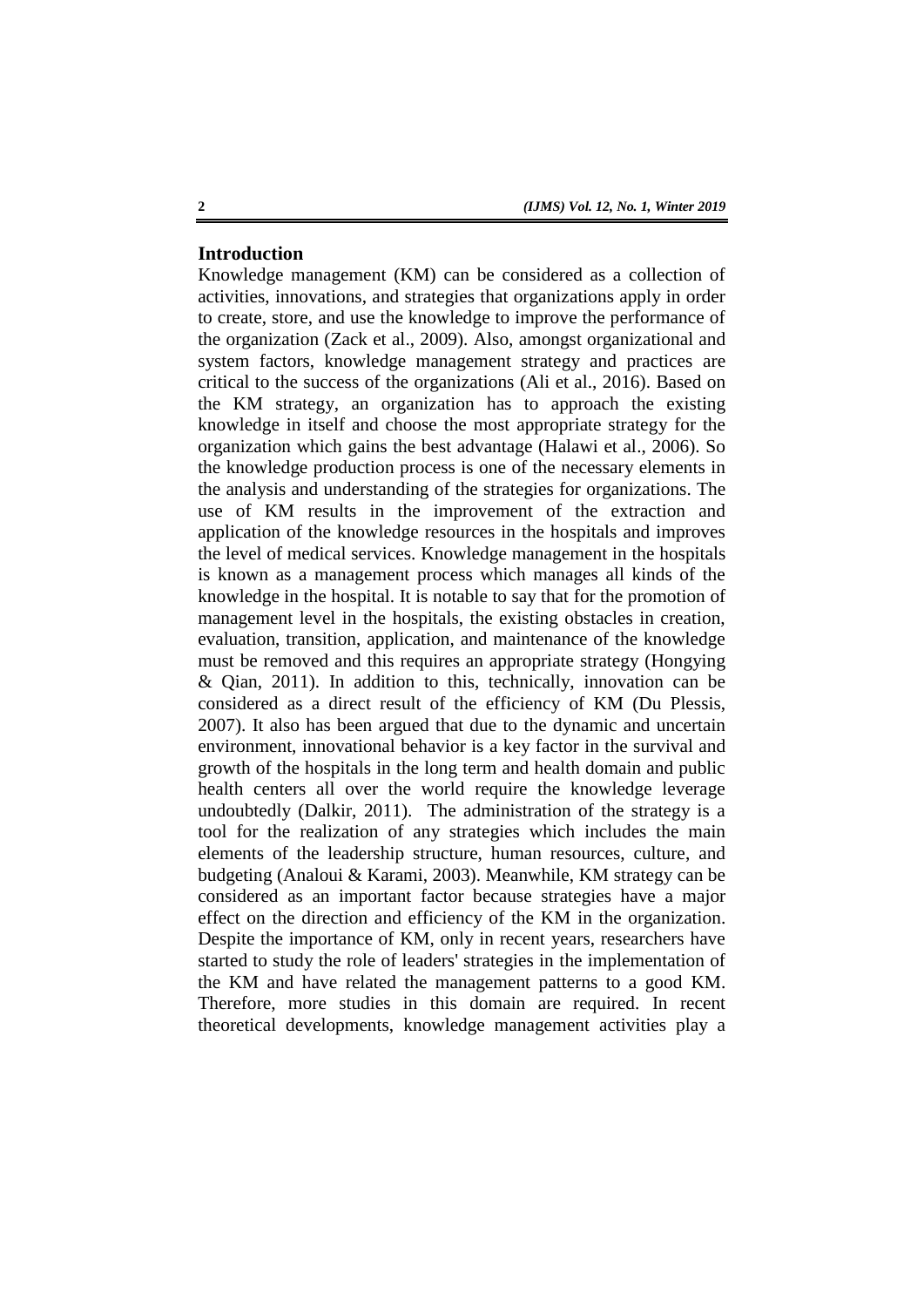key role in improving innovation performance (Moosavi Jad et al., 2017). Hence, innovation achievements depend highly on knowledge, proficiency and the commitment of employees as the key factors in the process of value creation (Mir Fakhredini et al., 2010).

One of the objectives of this research is to study the effect of the knowledge management strategy on the knowledge management practices. In this study, we have more comprehensively presented the activities related to the KM strategies which affect the KM practices in organizations (Jansen et al., 2009; Donate & De Pablo, 2015). Following these suggestions, organizational leadership has been presented as an essential prerequisite for the development and improvement of knowledge management practices in order to achieve the service innovation with the goal of gaining a better performance in the hospitals which are among the busiest organizations. Since the competitive advantages necessarily lead to the development of ideas and new services for the organizations, they must investigate and exploit the intellectual and knowledge assets fast, efficiently and flexibly (Subramaniam & Youndt, 2005). The researchers have hardly studied the relationships among these separate structures including knowledge management strategies, knowledge management practices, and service innovation performance. Establishing the relationships among these three domains can be the main focus of this research. Several studies have covered the experimental and theoretical analyses related to the relations among the leadership, innovation, and the special processes of the KM (Mir Fakhredini et al., 2010; Yung-Lung et al., 2014; Zhang, 2015; Jasimuddin & Naqshbandi, 2017). However, there is a high vague atmosphere about the current studies of knowledge management strategies that can help the knowledgebased institutions and organizations to check and exploit the organizational knowledge and use it in order to gain an organizational advantage. Overall, the main objective of this research is to study the effect of the knowledge management strategy on the knowledge management practices in order to achieve a better service innovation performance in healthcare sector. This is a comparative study of the public and the private hospitals.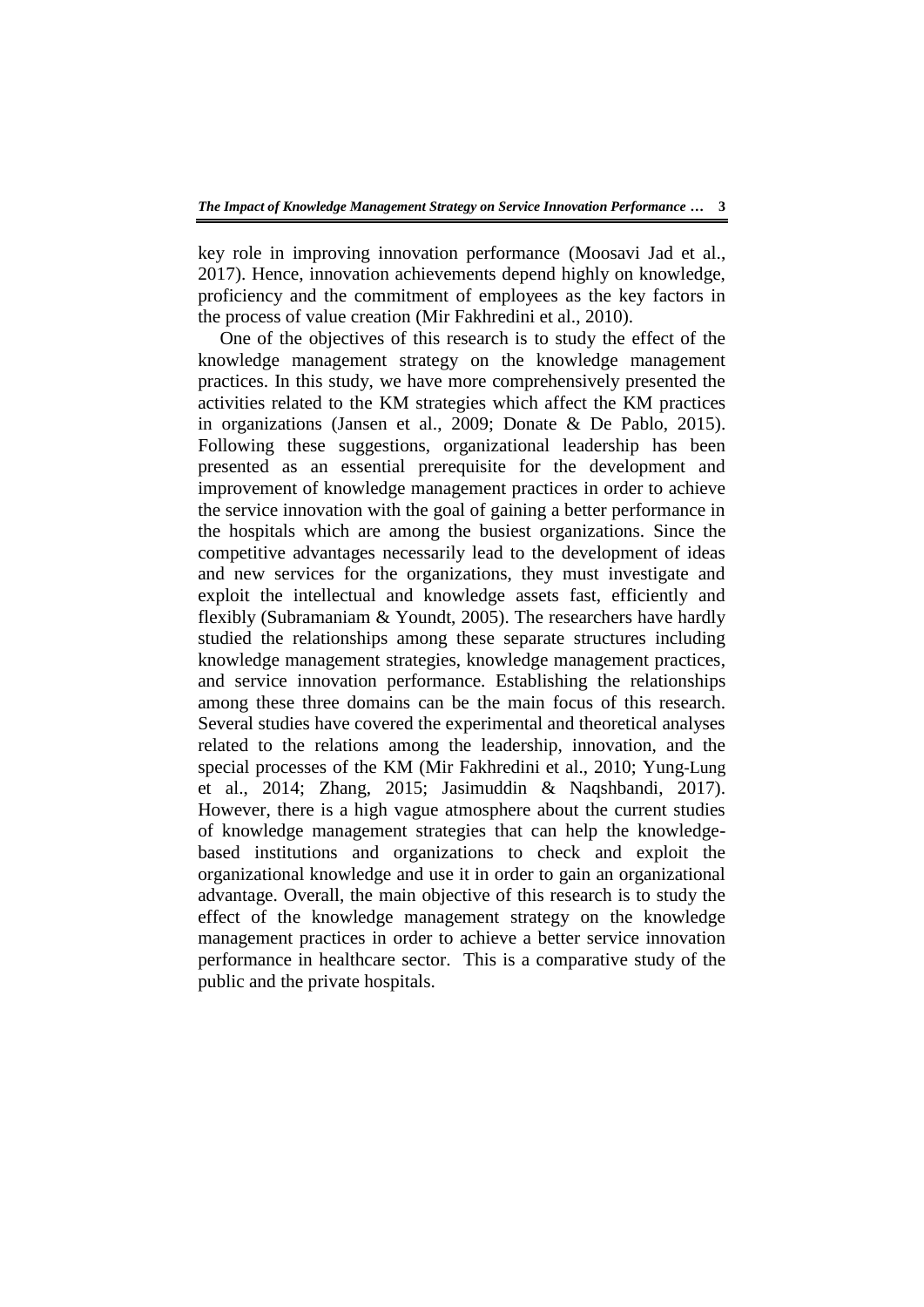## **Literature Review and Theoretical Framework**

# **Knowledge Management Strategy**

Nowadays, the art of management in organizations is associated with the art of knowledge management. This means that the managers do not merely manage the personnel but they manage people and ideas. It means the provision of the appropriate atmosphere for the production of valuable knowledge via the investment on the intellectual assets of the human resources and carrying it out in a way that encourages the personal commitment of the personnel. Contemporary management scholars argue that proficiency is created through the achievement, development, and application of the knowledge. They believe that the achievement of the new knowledge depends on the evolution method of the organizations and leadership activities and it causes the compatibility with the change of organizational conditions (Viitala, 2004). Leaders can play an important role in strengthening and weakening the knowledge relations of safety, motivation and employee participation (Jiang & Probst, 2016). Lakshman and Parente (2008) specify that the knowledge management strategy plays an important role in upgrading the organizational knowledge, its absorption and transfer to organizational performance, overt organization, organizational efficiency, organizational culture, organizational training and knowledge and information creation and management. Knowledge management strategy results in more efficient use of human resources, detection of the shortcomings in the organizational knowledge, more effective and efficient learning of the employees, the provision of the goods and services with more added value, customers' and employees' content, prevention from the errors repetition, duplications and time economy (Zhang, 2015).

Knowledge management strategy helps to overcome barriers to implement good strategies in organizations. In fact, this strategy involves knowledge, the process of creating, documenting, and communicating explicit and implicit information in the organization, so that the suitable information is available to the appropriate people in an accurate and timely manner (Halawi et al., 2006). According to Hosnavi et al. (2012), leaders with dedication to the organizational culture promotion and the application of the modern leadership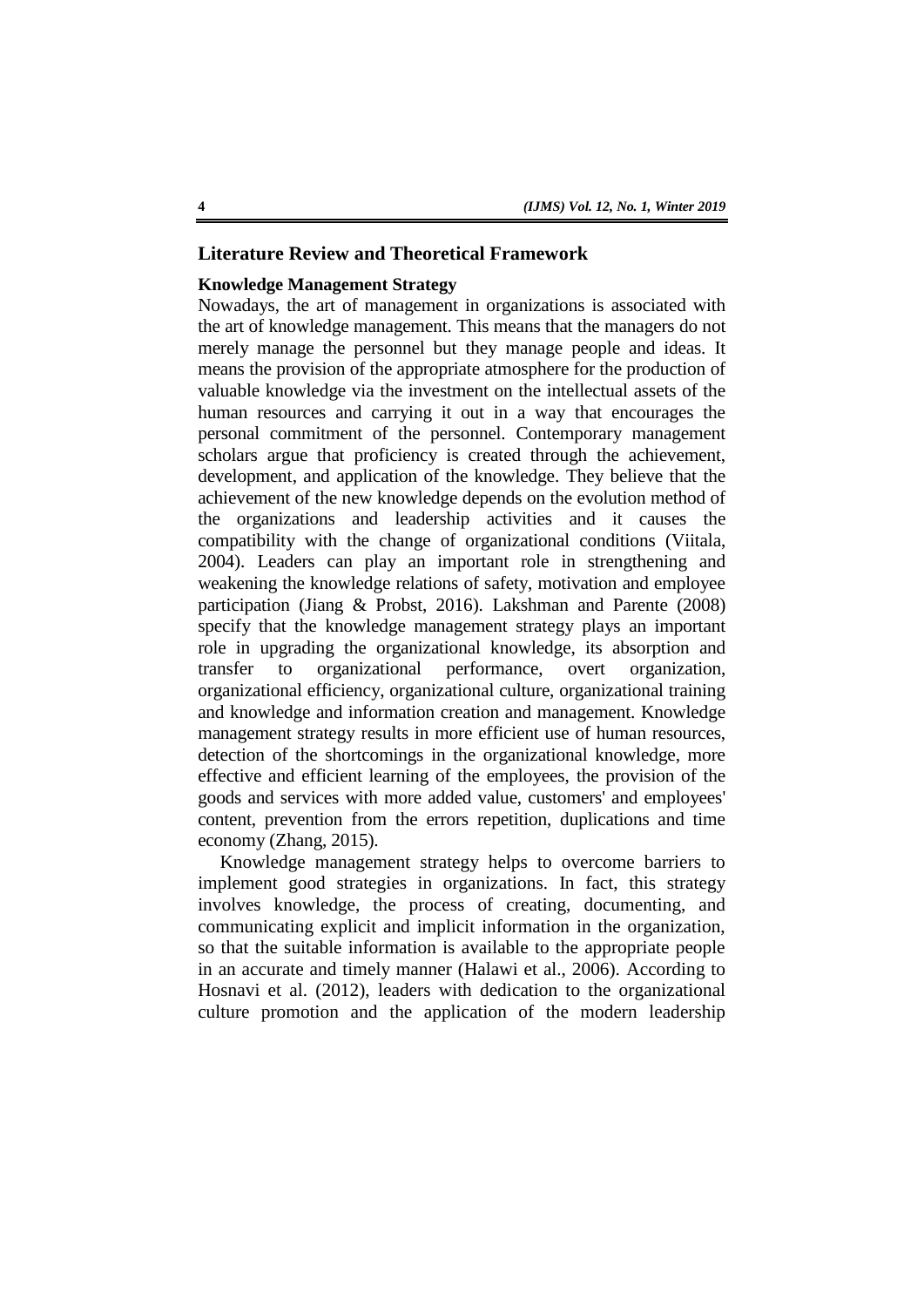practices encourage the personnel, convincing them to play a more effective role in the process of managing knowledge of the organization.

### **Knowledge Management Practices**

Nowadays, the knowledge of human resources and intellect has a determining role in promoting the competitive power of the institutions. Knowledge management is one of the important approaches which helps the organization in this competitive situation. Bhatt (2001) specifies the knowledge management process as the creation, storage, approval, transfer, and application of knowledge. He believes that knowledge management is the analysis and organization of information from various aspects. Knowledge has always been valuable for the people. Currently, knowledge management plays an essential and important role in management and the economy of the world. The researchers emphasize the importance of the knowledge management as it organizes the knowledge in line with empowering the personnel and the organization itself to perform the activities more efficiently (Taghizadeh et al., 2010). This study focuses on the creation, storage, transfer and application of knowledge as knowledge management practices. Also, there are differences between the strategies and performance parameters in public and private sectors regarding their attitudes toward knowledge management practices due to the structural differences between these sectors. Private organizations in comparison to public organizations have more freedom and authority and this implication arises that knowledge management at least in some areas in the public organizations has not developed sufficiently (Azizi et al., 2011).

# **Service Innovation Performance**

It is argued that in current global economic system and the increasing competition, creativity and innovation are the key factors for survival and the success of organization (Hosseini & Sadeghi, 2010). Innovation performance is the combination of total successes of the organization resulted from the efforts made for the renewal, improvement, and application of the different aspects of innovation in the organization. In the related literature, it has been considered as one of the most important factors driving the other aspects of the organization forward because of the constant efforts applied for the improvement, revision, learning from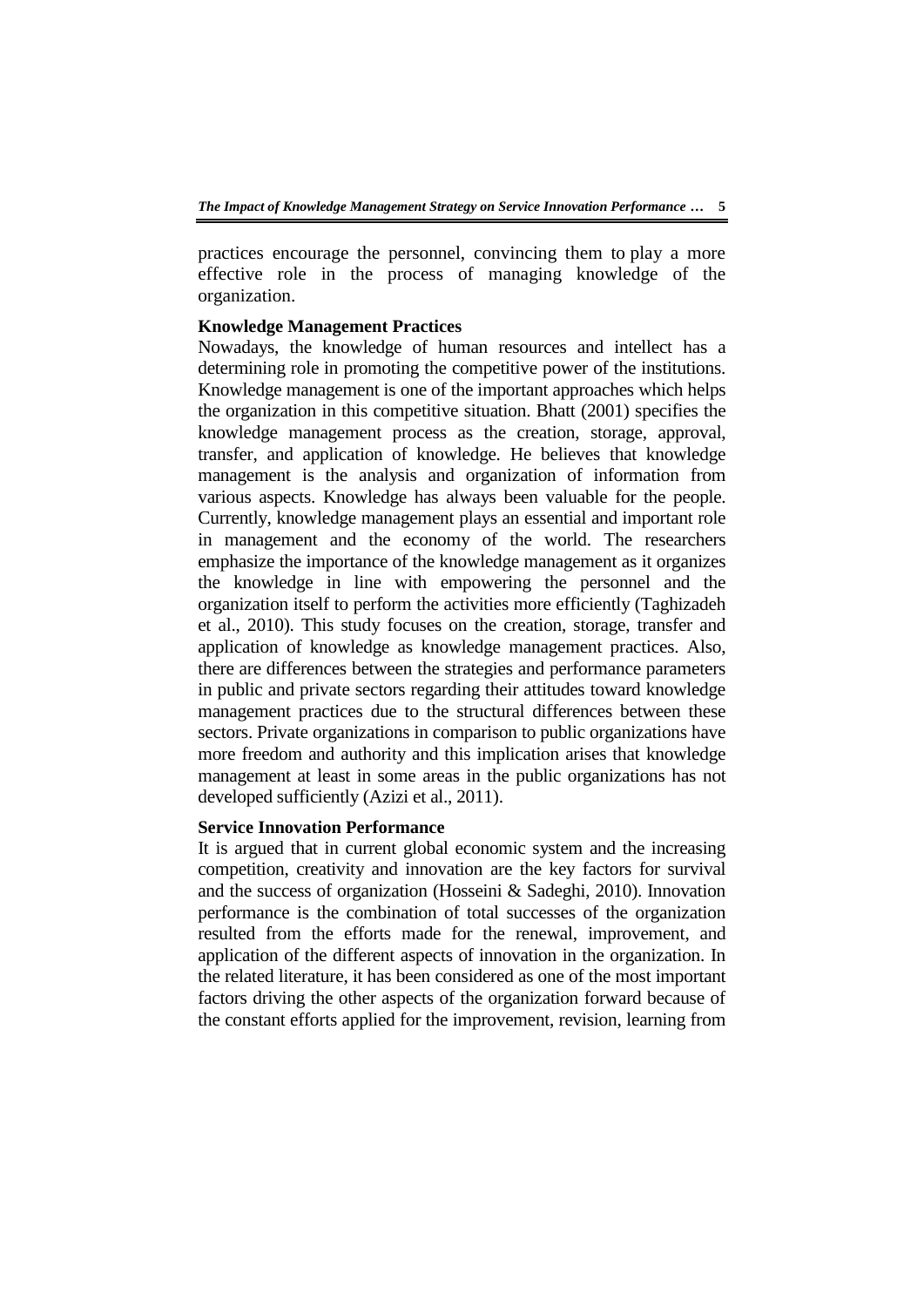the mistakes, and adaptation with the highly variable competitive environment (Gunday et al., 2011). Regarding the growth of the service organizations, a topic with the title of service innovation or service science has been emerged (Paton & Mclaughlin, 2008). As the focus of this research is on the service innovation, the general processes of the service innovation have been explained here. Nasirzadeh and Naji (2008) have defined the general processes of the service innovation in five steps. The first step is energy direction meaning that the service innovation is a two-dimensional factor including opportunities and problems. The second step is the deep understanding of customers' demands. The third step is the creation and collection of the ideas. The next step is to change the strategy and manage the cultural and organizational changes. Finally, the fifth step is designing and creating the model of the related service and its practical test.

# **Development of the Research Hypotheses**

Leaders should have a deep understanding of the knowledge management strategy and possess a high flexibility. Knowledge management strategy is a process in which a person supports other members of the group in learning processes to achieve group or organizational goals (Yang et al., 2014; Cannatelli et al., 2016). So, knowledge management strategy can be considered as a suitable strategy to promote innovation and business opportunities (Teece, 2009). In this regard, the organizations should apply the best knowledge management strategies via a suitable leadership strategy for management knowledge, motivation and communications. Generally, this combination of leadership behavior must promote the knowledge management innovations regarding the creation, storage and application of knowledge in the organization. In addition to this, knowledge management strategy must clarify the relation between the expectations of knowledge agents and organizational goals (Ribiere & Sitar, 2003; Jasimuddin & Naqshbandi, 2017). Knowledge management strategy combines different aspects of the flexible and common leaderships and takes advantage of the communicational and motivational elements as well (Donate & De Pablo, 2015). The main goals of the knowledge management strategy are to encourage the learning through challenging the employees and managing them intelligently and present a counter culture that tolerates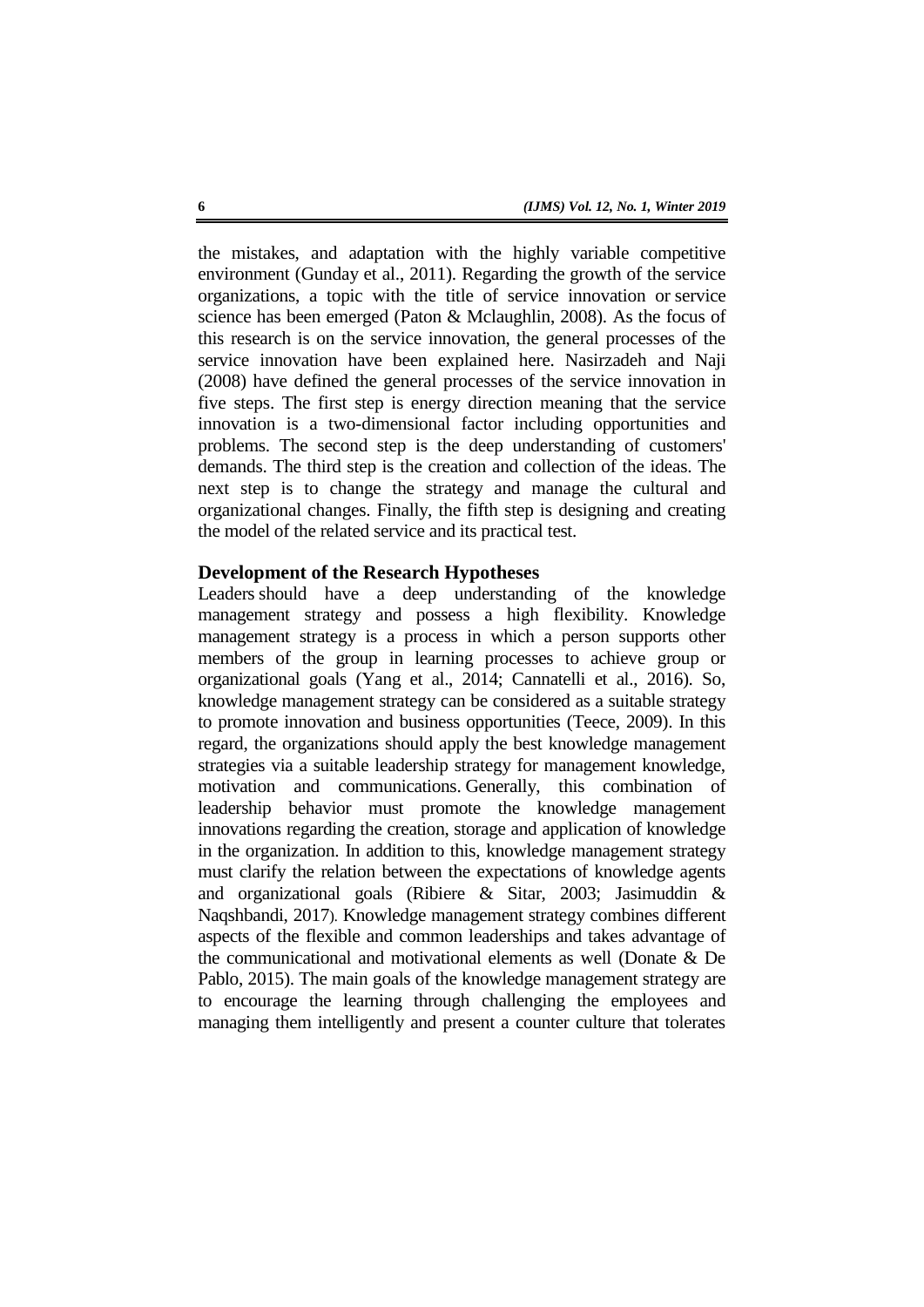errors, encourages the fundamental role and mutual performance, develops the knowledge transfer and storage, and extends the practical mechanisms (Williams & Sullivan, 2011; Von Krogh et al., 2012).

An appropriate knowledge management strategy can intensify the tendency to exploit the available knowledge via an interactional approach (Miller et al., 2007) which is performed through the development of storage innovations, transfer (for example, the benefit of the knowledge in other places), and application (for example, integration of the sections and knowledge). It has been argued that the motivational and communication elements affect the efficiency of these innovations and intensify the tendency to develop knowledge storage, transfer, and application (Donate & De Pablo, 2015; Jasimuddin & Naqshbandi, 2017). Therefore, when an organization is more inclined to knowledge management strategy, the organization seeks to develop and use knowledge management practices. So, the first proposition is presented in the form of four hypotheses as follows:

H1.1. Knowledge management strategy has a significant and positive effect on knowledge creation.

H1.2. Knowledge management strategy has a significant and positive effect on knowledge transfer.

H1.3. Knowledge management strategy has a significant and positive effect on knowledge storage.

H1.4. Knowledge management strategy has a significant and positive effect on knowledge application.

Knowledge management can be considered as a collection of activities, innovations, and strategies that organizations apply in order to create, store, and use the knowledge to improve the organizational performance (Zack et al., 2009). Knowledge management is considered as an approach to improve the innovative capabilities of the organization. On this basis, knowledge creation management practices based on the domestic research and development are necessary for the organization and the improvement of its innovation performance (Donate & De Pablo, 2015). Implementing knowledge management skills increases organizational performance (Yang et al., 2014). Kazanjian et al. (2000) have pointed out that it is possible to consider the knowledge transfer and application strategies as the success factors necessary for the development of the new ideas and services. Generally,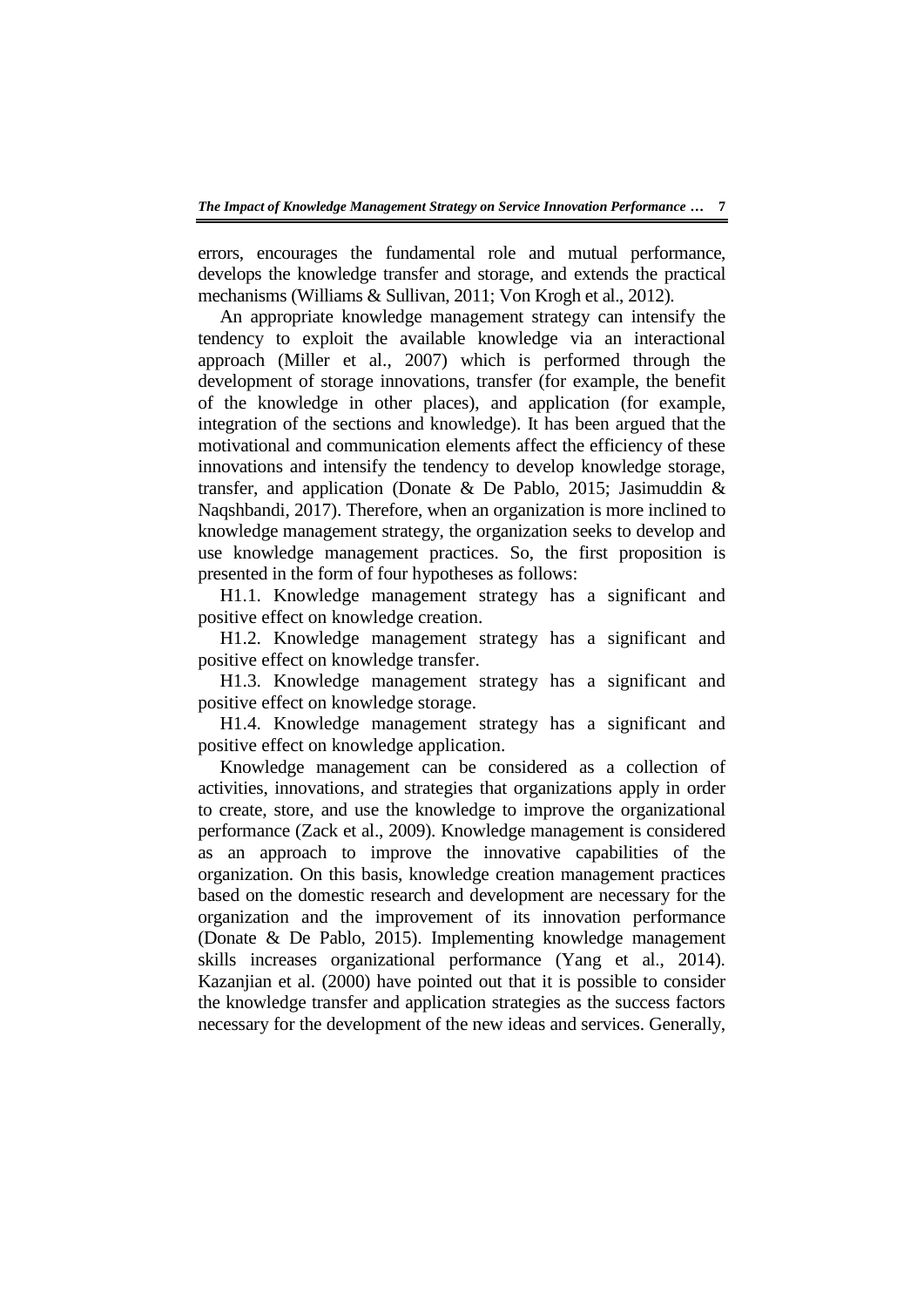the method which organizations use to manage their knowledge determines the application of this knowledge in innovation (Brockman & Morgan, 2003). Some recent studies show that the knowledge management activities affect the improved innovation in manufacturing organizations (Moosavi Jad et al., 2017). Regarding these deductions, knowledge transfer and application of knowledge will have a direct impact on service innovation performance. This argument led to the development of the following hypotheses.

H2. Knowledge creation has a significant and positive effect on the service innovation performance.

H3. Knowledge transfer has a significant and positive effect on the service innovation performance.

H4. Knowledge application has a significant and positive effect on the service innovation performance.

Although the current researches have considered the storage as a knowledge extraction process, in this research, only its indirect relations with the service innovation performance have been considered, given that knowledge management activities play an important role in innovation performance (Moosavi Jad et al., 2017). Generally, there are almost no evidences concerning the direct effect of the knowledge encoding or creation in databases or in organizational reports on innovation. Since the knowledge storage practices include filing, structuring and collecting data and information, their impact on the innovation performance will be noticeable only if the members of the organization follow special purposes or use these innovations (Cummings & Teng, 2003). When their implementation is accompanied by knowledge application and transfer strategies, knowledge storage strategy affects the innovation results of the organization (Donate & De Pablo, 2015). So, knowledge application and transfer strategy might have an intermediate role in the interface between knowledge storage strategy and innovation performance.

H5. Knowledge storage has a significant and positive effect on the service innovation performance through a knowledge transfer practice.

H6. Knowledge storage has a significant and positive effect on the service innovation performance through a knowledge application practice.

A suitable leadership strategy creates a kind of compatibility in the workplace which makes employees feel that they are part of the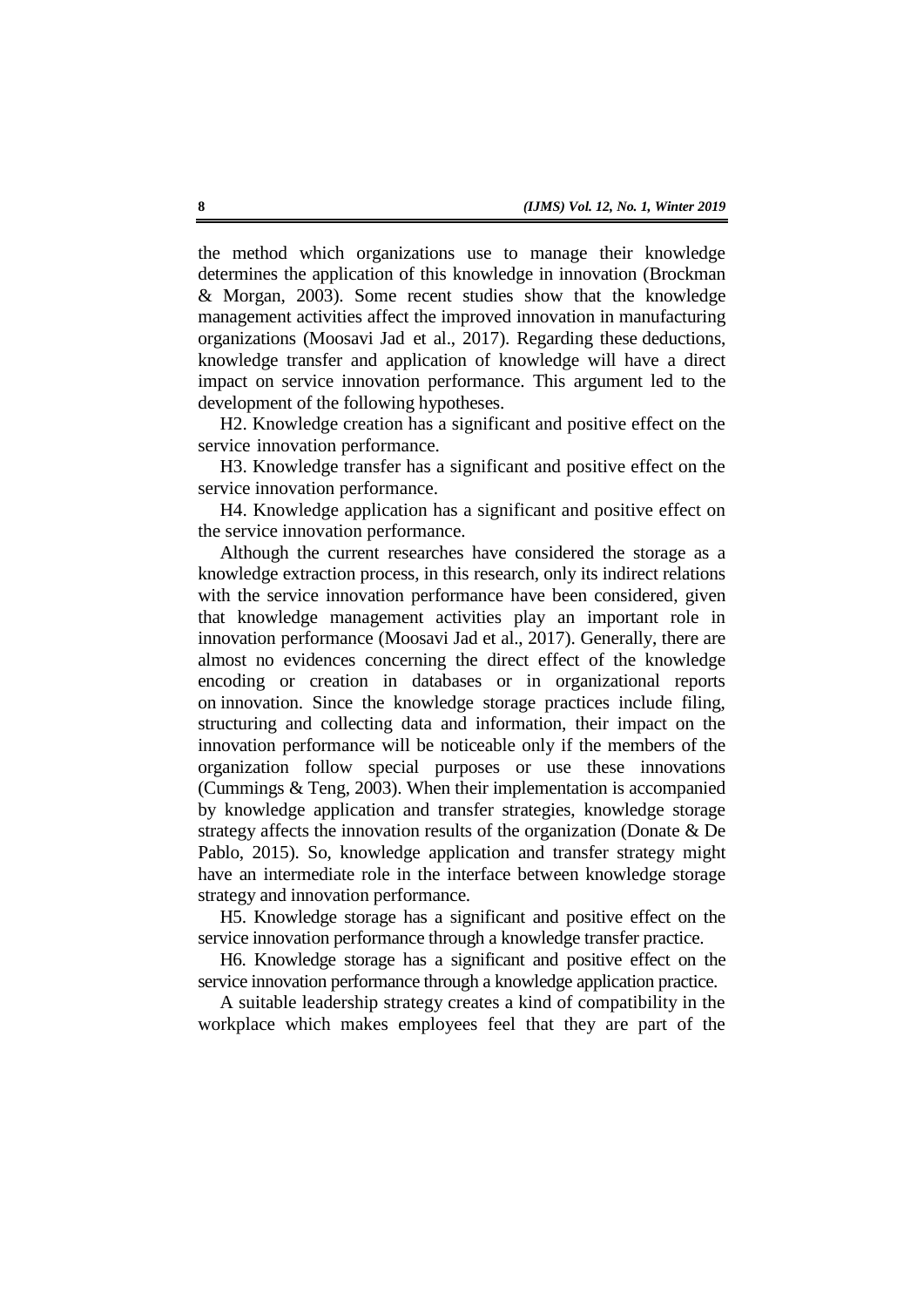organization and this leads to motivation in the individual to move toward the innovation and it will, in turn, result in a better organizational performance (Soltani et al., 2016; Elrehail et al., 2017). In relation to the knowledge management strategy, a great deal of researches has been done to specify how to implement knowledge management practices to take advantage from the effect of the innovation performance (Von Krogh et al., 2012). The discussions above provide some elements support the positive relations between the innovation performance and knowledge management strategy. A knowledge management strategy can be considered as a stimulating factor for innovation performance (Donate & De Pablo, 2015). In particular, a better knowledge management strategy will develop more suitable knowledge management practices which can have a positive effect on innovation performance.

H7. Knowledge management strategy has a significant and positive effect on the service innovation performance.

H8. Knowledge management practices mediate the relationship between the knowledge management strategy and the service innovation performance.

Based on empirical studies, theories and hypotheses, the conceptual model of research is presented in Figure 1.



**Fig. 1. The research conceptual model**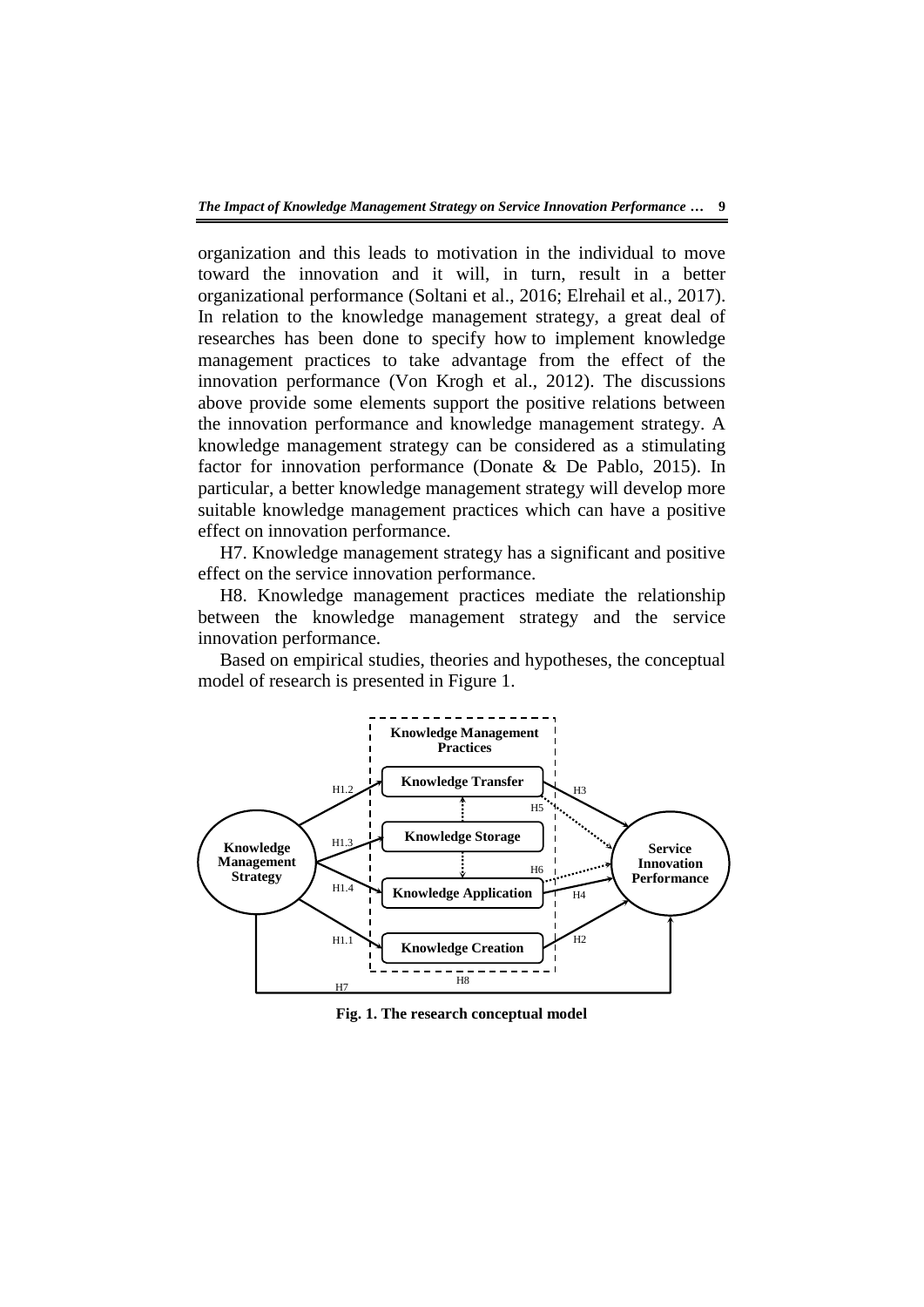# **Sample and Data**

The therapy sections of the hospitals are among the important institutions in the services domain and play an important role in the maintenance and provision of a better health service to the patients. The sample of this study includes all the therapy sections of public and private hospitals in Tabriz. The number of public and private hospitals in Tabriz at the time of this research was respectively 20, including 852 therapy sections (631 public and 221 private sectors). The sample for the study was selected through performing the multilevel cluster sampling method. The final sample volume includes 266 therapy sections that have been selected proportionate to the number of the therapy sections in each hospital type (62 samples for private sector and 197 samples for public sector).

In term of data analysis, this research is quantitative. The survey research design has been used to collect the data. In this research, for the descriptive analysis of the data and reliability tests, SPSS 23 has been applied. Also in order to analyze the research data, variancebased method using structural equations modeling (SEM) in Smart PLS 3 has been used. For data collection, a standard combined questionnaire designed by Lawson (2003), Newman & Conrad (2000), Kim et al., (2014) and Donate & De Pablo (2015) has been used. All constructs have been measured using a 5-level Likert scale. We conducted a pilot study using a panel of experts in the subject field. So the views of the management professors have been considered to increase the face validity of the questionnaire. Cronbach's alpha scale has been applied to measure the reliability of the questionnaire. Alpha results are presented in Table 1.

| <b>Variables</b>     |                      | po<br>eation<br>K <sub>no</sub> | $\alpha$<br>edge<br><b>ge</b><br>Know<br>Stora | $\deg$<br>≅<br>K <sub>no</sub> | 9e<br>Ÿ | edg<br>$\widehat{\mathbf{z}}$<br>ЬÓ<br>τ<br>¥<br>$\overline{\mathbf{s}}$<br>$\overline{\mathbf{a}}$<br>$\mathbf{K}$ | ω<br>ъ<br>ō<br>छ<br>Ser<br>Ξ |
|----------------------|----------------------|---------------------------------|------------------------------------------------|--------------------------------|---------|---------------------------------------------------------------------------------------------------------------------|------------------------------|
| Number of questions  |                      | h                               |                                                |                                |         |                                                                                                                     |                              |
|                      | Public Hospitals     | 0.824                           | 0.890                                          | 0.862                          | 0.903   | 0.817                                                                                                               | 0.794                        |
| Alpha<br>Coefficient | Private<br>Hospitals | 0.834                           | 0.838                                          | 0.907                          | 0.914   | 0.840                                                                                                               | 0.823                        |

**Table 1. Results of Cronbach's alpha**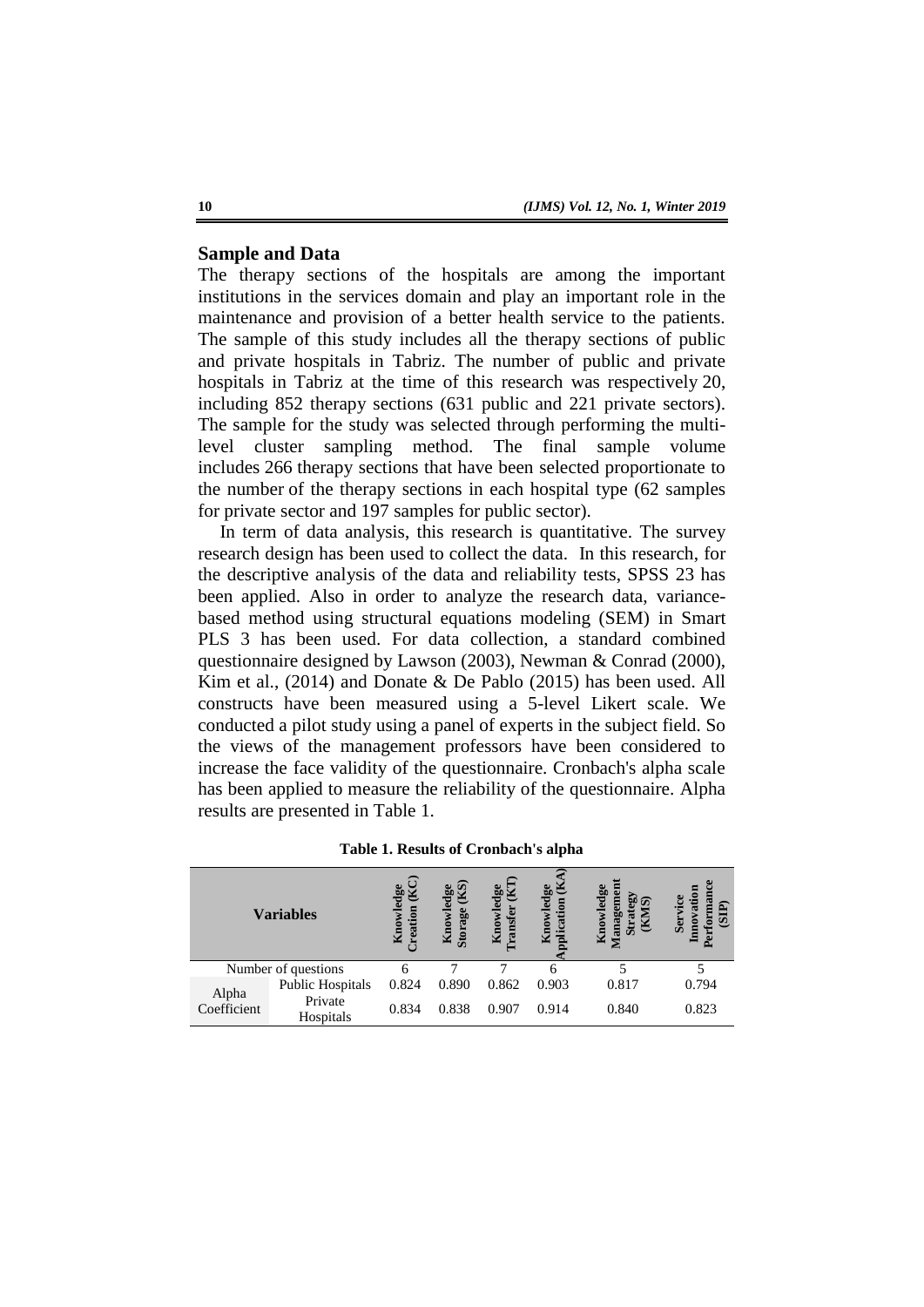# **Results and Findings of the Research**

# **Descriptive Analysis**

The number of usable and analyzable questionnaires available includes 169 questionnaires from the public sector and 62 questionnaires from the private sector. The results of the demographic features of respondents in the therapy sections of the public and private hospitals have been separately presented in Table 2.

| <b>Type of</b><br>organization |                 | <b>Public Hospitals</b> |                | <b>Private Hospitals</b> |                |
|--------------------------------|-----------------|-------------------------|----------------|--------------------------|----------------|
| <b>Variable</b>                | <b>Levels</b>   | <b>Frequency</b>        | <b>Percent</b> | <b>Frequency</b>         | <b>Percent</b> |
| Gender                         | Male            | 131                     | 77.5           | 39                       | 62.9           |
|                                | Female          | 38                      | 22.5           | 23                       | 37.1           |
|                                | Up to 30 Years  | 17                      | 10.1           | 11                       | 17.7           |
|                                | 31-40 Years     | 47                      | 28.4           | 16                       | 25.8           |
| Age                            | $41-50$ Years   | 67                      | 39.6           | 21                       | 33.9           |
|                                | $> 50$ Years    | 37                      | 21.9           | 14                       | 22.6           |
|                                | Up to 5 Years   | 25                      | 14.8           | 9                        | 14.5           |
|                                | 6-10 Years      | 42                      | 24.9           | 16                       | 25.8           |
| Years of                       | 11-15 Years     | 55                      | 32.5           | 24                       | 38.7           |
| service                        | 16-20 Years     | 25                      | 14.8           | 8                        | 12.9           |
|                                | $21-25$ Years   | 13                      | 7.7            | 4                        | 6.5            |
|                                | $>$ 25 Years    | 9                       | 5.3            | 1                        | 1.6            |
|                                | Associate       |                         |                |                          |                |
|                                | Degree          |                         |                |                          |                |
| Education                      | <b>Bachelor</b> | 12                      | 7.1            | 2                        | 3.2            |
|                                | <b>Masters</b>  | 34                      | 20.1           | 9                        | 14.5           |
|                                | PhD             | 123                     | 72.8           | 51                       | 82.3           |

#### **Table 2. Demographic profile of the respondents**

As the measurement scale for variables of the current research is the 5-level Likert scale, Spearman's rank correlation coefficient (Spearman's rho) has been used to perform bivariate analysis to test the correlation between the rankings of the variables. Tables 3 and 4 present the results of Spearman's rho between variables of the current research. We found significant correlations between the variables in both the public and private sectors.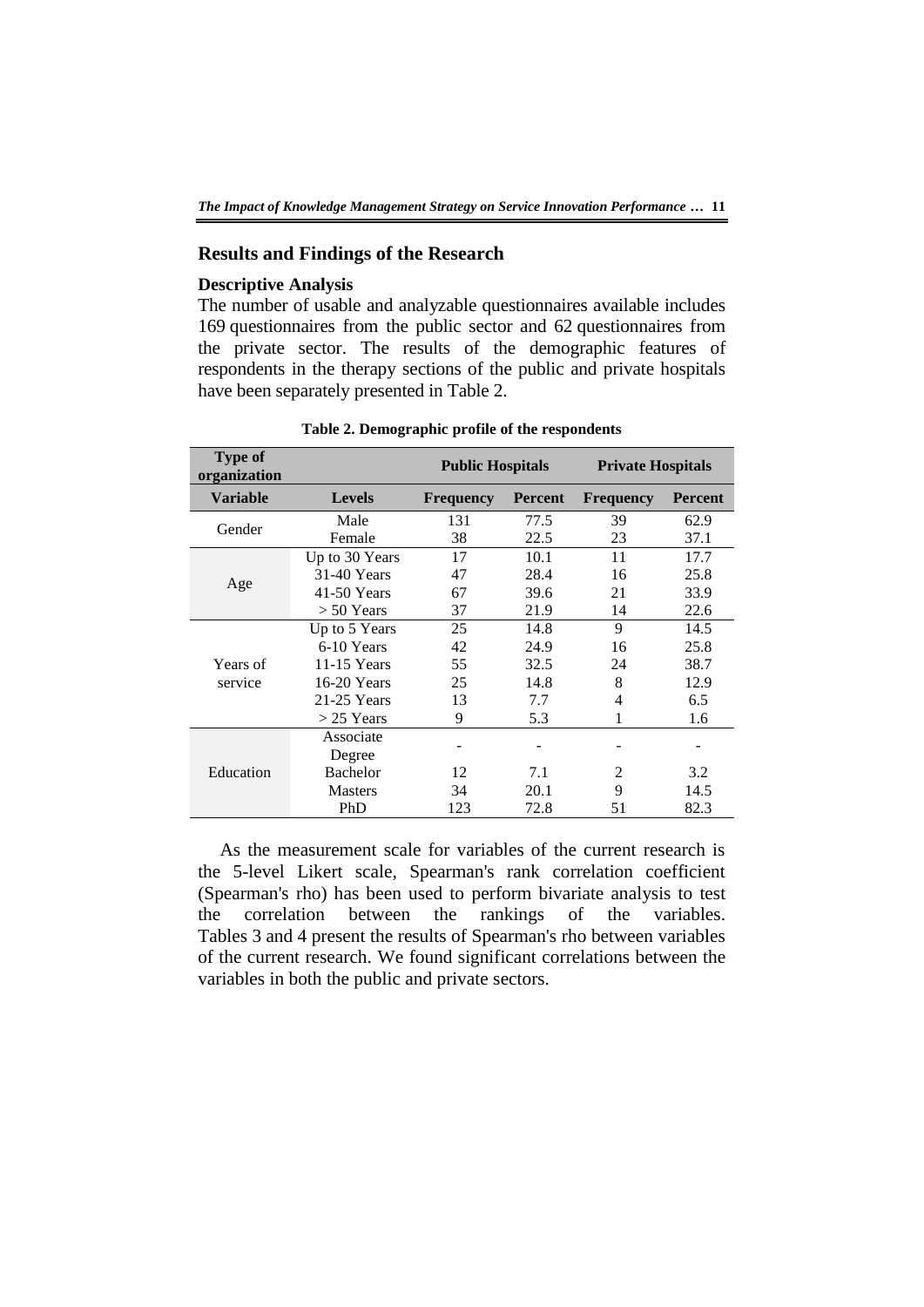| Variable   | <b>Mean</b>            | <b>AVE</b> | KC    | KS    | KT    | KА    | KMS   | <b>SIP</b> |
|------------|------------------------|------------|-------|-------|-------|-------|-------|------------|
| KC.        | 3.773                  | 0.590      | 1.000 |       |       |       |       |            |
| <b>KS</b>  | 3.855                  | 0.533      | 0.575 | 1.000 |       |       |       |            |
| KТ         | 3.712                  | 0.520      | 0.424 | 0.410 | 1.000 |       |       |            |
| KA         | 3.718                  | 0.607      | 0.529 | 0.537 | 0.338 | 1.000 |       |            |
| <b>KMS</b> | 3.636                  | 0.565      | 0.467 | 0.538 | 0.367 | 0.664 | 1.000 |            |
| <b>SIP</b> | 3.897                  | 0.597      | 0.531 | 0.450 | 0.340 | 0.491 | 0.557 | 1.000      |
|            | Number of observations |            |       |       |       | 169   |       |            |

**Table 3. Correlations between variables for public hospitals**

All Spearman correlations are significant with  $P < 0.01$ ; AVE= Average Variance Extracted

**Table 4. Correlations between variables for private hospitals**

| Variable   | <b>Mean</b>            | <b>AVE</b> | KC    | KS    | <b>KT</b> | KА    | KMS   | <b>SIP</b> |
|------------|------------------------|------------|-------|-------|-----------|-------|-------|------------|
| KC         | 3.871                  | 0.699      | 1.000 |       |           |       |       |            |
| <b>KS</b>  | 3.774                  | 0.662      | 0.598 | 1.000 |           |       |       |            |
| KT         | 3.788                  | 0.734      | 0.787 | 0.695 | 1.000     |       |       |            |
| KA         | 3.417                  | 0.645      | 0.578 | 0.671 | 0.551     | 1.000 |       |            |
| <b>KMS</b> | 3.661                  | 0.702      | 0.551 | 0.638 | 0.626     | 0.612 | 1.000 |            |
| <b>SIP</b> | 3.626                  | 0.748      | 0.637 | 0.457 | 0.554     | 0.634 | 0.630 | 1.000      |
|            | Number of observations |            | 62    |       |           |       |       |            |

All Spearman correlations are significant with P < 0.01; AVE= Average Variance Extracted

### **Model Fitness Evaluation Criteria**

The Partial Least Square (PLS) method has been used for the evaluation of structural equation modeling. It consists of three parts:

1. Shared Index: This scale shows that how much of the change of the questions is determined by the related construct. Positive values of this scale indicate the acceptable and suitable quality of the measurement model. The results have been presented in Table 5 for both the public and private sections in the form of CV COM.

2. The structural section version: We have used the R squared for the structural model. Chin (1998) has proposed three values of 0.19, 0.33, and 0.67 as the criteria values for weak, average and strong R squared. The results have been presented in Table 5 for both the public and private sections which show the acceptable structural model fitness.

3. Assessment of the whole model: Goodness of Fit (GOF) scale is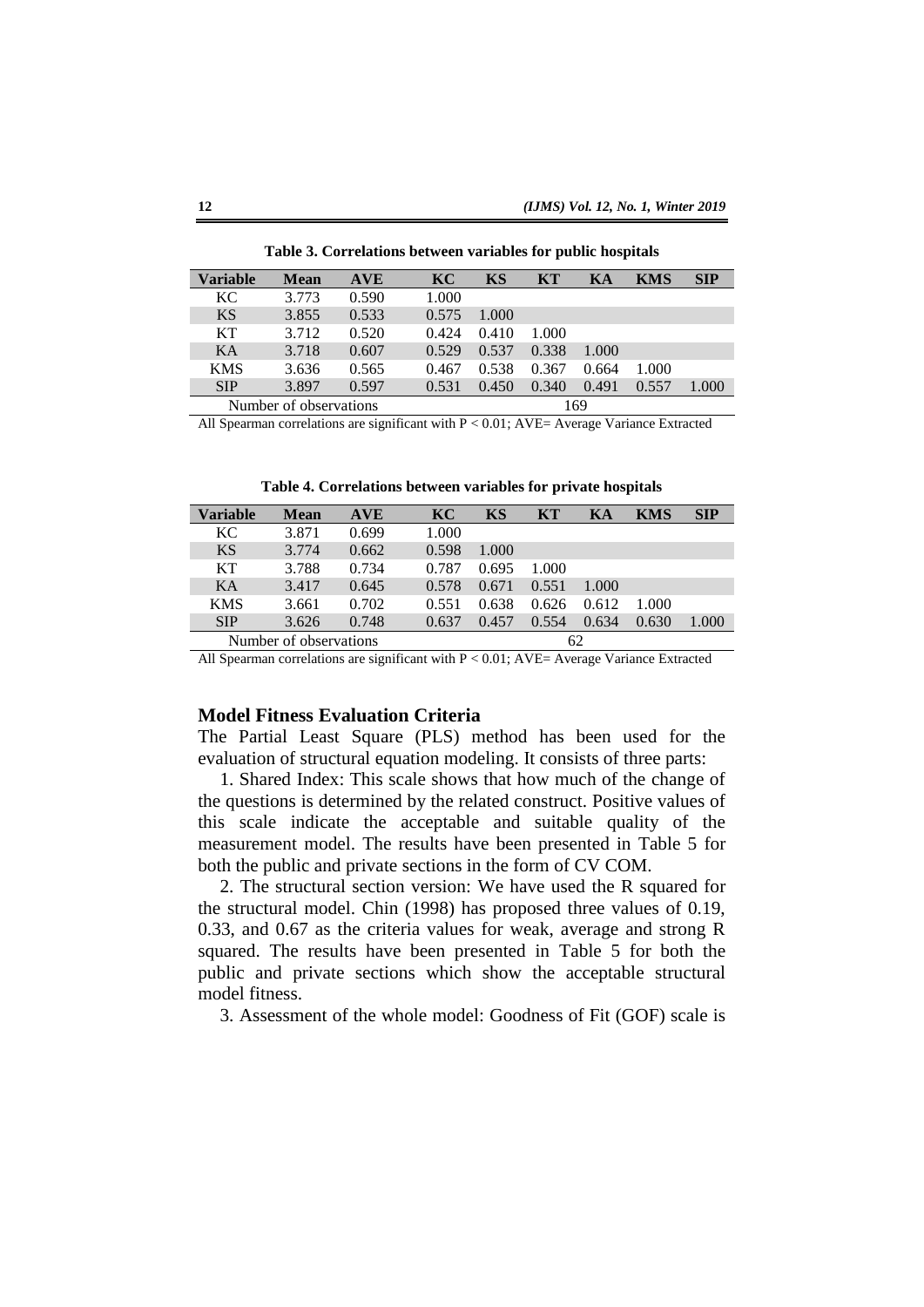related to the generality of the structural equations models. In the following formula, the communality shows the average shared values of each construct (CV COM), and R squared (R2) shows the average value of the endogenous constructs' values which have been illustrated inside the circles as the output of the Smart PLS software. Wetzel et al. (2009) have determined the values of 0.01, 0.25, and 0.36, respectively, for weak, average, and strong GOF. Based on the results of Table 5, this value is appropriate for both sectors.

| GOF = $\sqrt{\text{Commanality} \times \text{R} \text{ Square}}$ |  |
|------------------------------------------------------------------|--|

| Variable   | <b>Public Hospitals</b> |                |       | <b>Private Hospitals</b> |                |            |
|------------|-------------------------|----------------|-------|--------------------------|----------------|------------|
|            | <b>CV COM</b>           | $\mathbf{R}^2$ | GOF   | <b>CV COM</b>            | $\mathbf{R}^2$ | <b>GOF</b> |
| <b>KMS</b> | 0.386                   |                |       | 0.551                    | -              |            |
| KC         | 0.384                   | 0.281          |       | 0.516                    | 0.429          |            |
| <b>KS</b>  | 0.373                   | 0.333          | 0.385 | 0.523                    | 0.538          | 0.547      |
| KT         | 0.358                   | 0.252          |       | 0.607                    | 0.660          |            |
| KA         | 0.438                   | 0.560          |       | 0.482                    | 0.596          |            |
| <b>SIP</b> | 0.389                   | 0.520          |       | 0.577                    | 0.608          |            |

**Table 5. Results of CV COM, R<sup>2</sup> and GOF**

#### **Model Output and Results of Testing Hypotheses**

Beta index specifies the causal linear relation and its intensity and direction between two latent variables. Its value is between +1 and -1 and a zero value indicates that there is no linear relation between two latent variables. Based on the software output in Figures 2 and 3, there are linear relations between the latent variables of the research. In order to check the significance level of the beta indexes, we must have the t-value of each route which has been presented in the Smart PLS software output in Tables 6 and 7. The criterion t measures the relationship between the variables of the model. In case the value of this scale is more than 1.96, the accuracy of the relationship between the construct and research hypotheses at different significance levels is confirmed. Output model of the research with beta indexes and R squared indexes have been presented in Figures 2 and 3, respectively, for the public and private sectors.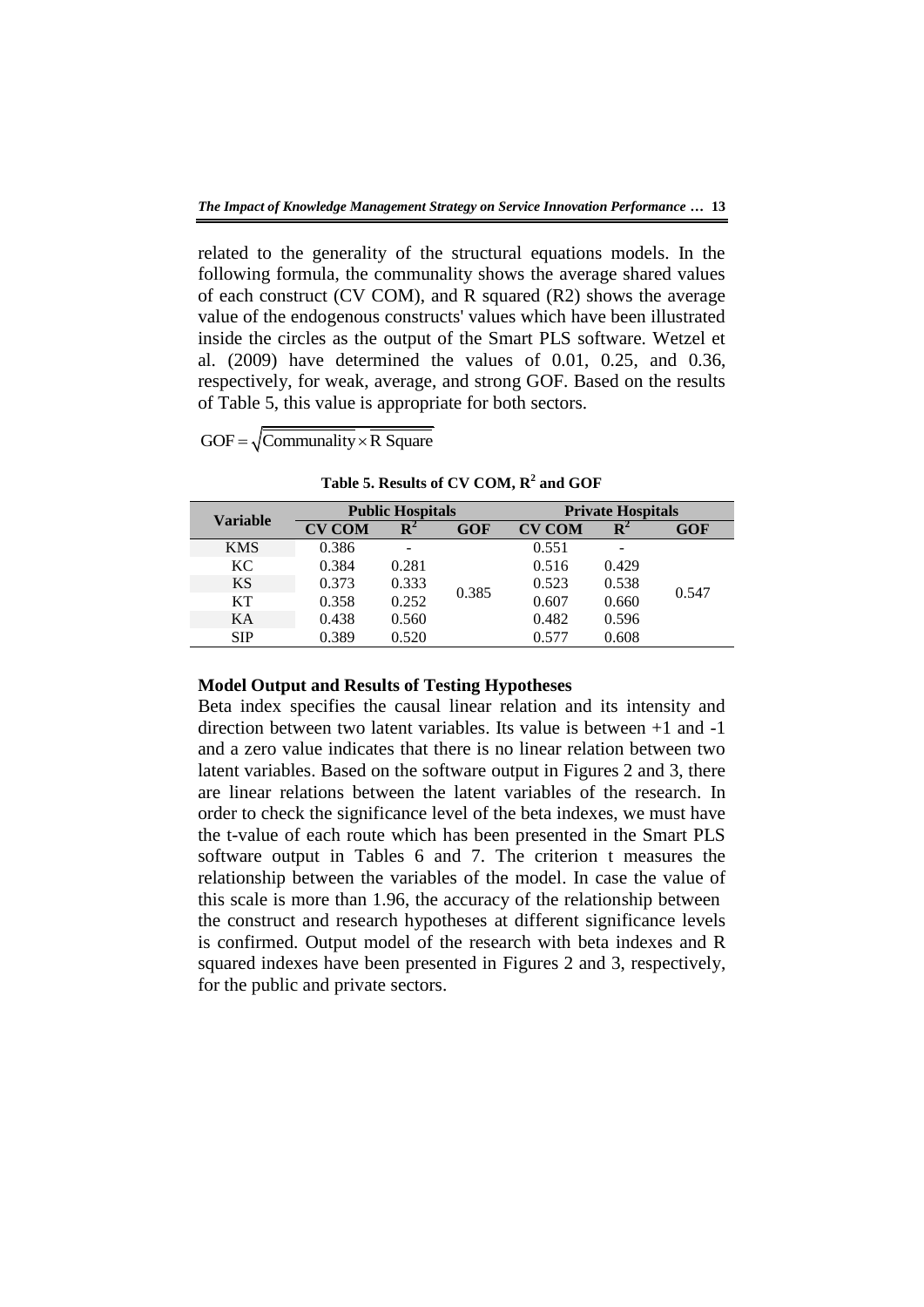

**Fig. 2. Output model for public hospitals**



**Fig. 3. Output model for private hospitals**

Based on the results, as shown in Table 6 for the public sector, the hypotheses 3, 4, 5, and 6 have not been supported due to the low tvalue and also due to the unacceptable significance level. The rest of the hypotheses were approved at the significance level of 0.001, except the route of knowledge management strategy to the knowledge transfer which was approved at the significance level of 0.05. Also as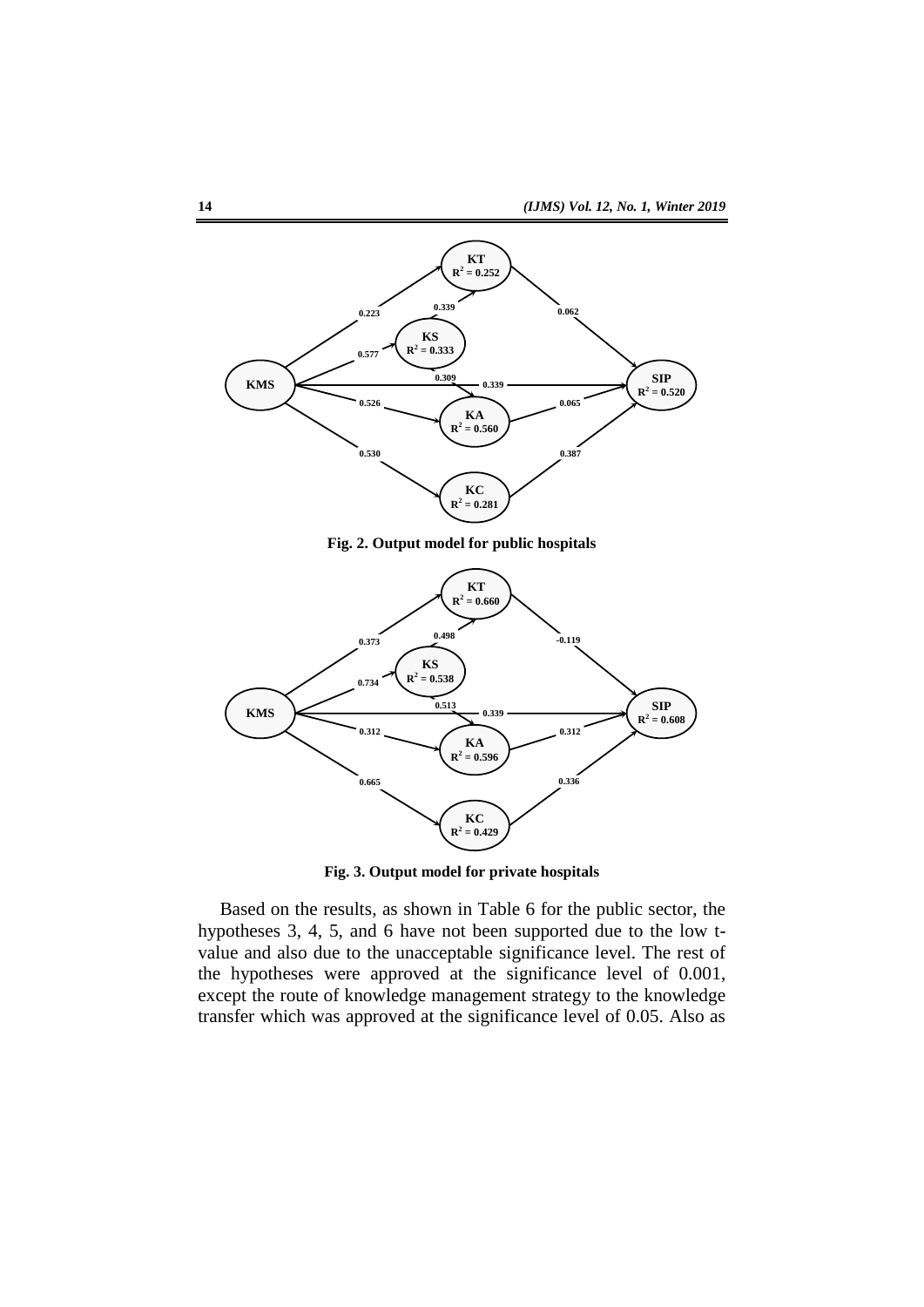shown in the Table 7 for the private sector, the hypotheses 3, 5, and 6 have not been supported due to the low t-value and also due to the unacceptable significance level. The rest of the hypotheses were approved at the significance level of 0.001 and 0.01, except two routes of knowledge management strategy to the knowledge transfer and knowledge application which were approved at the significance level of 0.05.

| <b>Variable Type</b><br>H |             |                 |                  |             | t-value      |                |
|---------------------------|-------------|-----------------|------------------|-------------|--------------|----------------|
|                           | Independent | <b>Mediator</b> | <b>Dependent</b> | <b>Beta</b> |              | <b>Results</b> |
| H1.1                      | <b>KMS</b>  |                 | <b>KC</b>        | 0.530       | $7.632***$   | Accepted       |
| H1.2                      | <b>KMS</b>  |                 | <b>KT</b>        | 0.223       | $2.327*$     | Accepted       |
| H1.3                      | <b>KMS</b>  | ۰               | <b>KS</b>        | 0.577       | $9.623***$   | Accepted       |
| H1.4                      | <b>KMS</b>  | -               | KA               | 0.526       | $6.329***$   | Accepted       |
| H <sub>2</sub>            | KC          | -               | <b>SIP</b>       | 0.387       | $5.301***$   | Accepted       |
| H <sub>3</sub>            | <b>KT</b>   | -               | <b>SIP</b>       | 0.062       | 1.088        | Rejected       |
| H <sub>4</sub>            | KA          | -               | <b>SIP</b>       | 0.065       | 0.982        | Rejected       |
| $H5$ ; $H6$               | <b>KS</b>   | <b>KT</b><br>KA | <b>SIP</b>       | 0.041       | 1.269        | Rejected       |
| H7                        | <b>KMS</b>  | ۰               | <b>SIP</b>       | 0.339       | ***<br>4.124 | Accepted       |
| H8                        | <b>KMS</b>  | <b>KMP</b>      | <b>SIP</b>       | 0.276       | $3.869***$   | Accepted       |

**Table 6. Results of hypotheses for public hospitals**

\*\*\*  $P < 0.001$ ; \*\*  $P < 0.01$ ; \*  $P < 0.05$ 

|  |  | Table 7. Results of hypotheses for private hospitals |
|--|--|------------------------------------------------------|
|--|--|------------------------------------------------------|

| H              | <b>Variable Type</b> | <b>Beta</b>                         | t-value    | <b>Results</b>                    |            |          |
|----------------|----------------------|-------------------------------------|------------|-----------------------------------|------------|----------|
|                | Independent          | <b>Mediator</b><br><b>Dependent</b> |            |                                   |            |          |
| H1.1           | <b>KMS</b>           |                                     | <b>KC</b>  | 0.665                             | $7.975***$ | Accepted |
| H1.2           | <b>KMS</b>           |                                     | <b>KT</b>  | 0.373                             | $2.395*$   | Accepted |
| H1.3           | <b>KMS</b>           | ۰                                   | <b>KS</b>  | 0.734                             | $9.506***$ | Accepted |
| H1.4           | <b>KMS</b>           | $\overline{\phantom{a}}$            | KA         | 0.312                             | $2.448*$   | Accepted |
| H <sub>2</sub> | <b>KC</b>            | ۰                                   | <b>SIP</b> | 0.336                             | $3.203***$ | Accepted |
| H <sub>3</sub> | <b>KT</b>            |                                     | <b>SIP</b> | $\overline{\phantom{a}}$<br>0.119 | 1.212      | Rejected |
| H <sub>4</sub> | KA                   | ۰                                   | <b>SIP</b> | 0.312                             | $2.636***$ | Accepted |
| $H5$ ; $H6$    | <b>KS</b>            | <b>KT</b><br>KA                     | <b>SIP</b> | 0.100                             | 1.255      | Rejected |
| H7             | <b>KMS</b>           | ۰                                   | <b>SIP</b> | 0.347                             | $2.759***$ | Accepted |
| H <sub>8</sub> | KMS                  | <b>KMP</b>                          | <b>SIP</b> | 0.346                             | $2.865***$ | Accepted |

\*\*\*  $P < 0.001$ ; \*\*  $P < 0.01$ ; \*  $P < 0.05$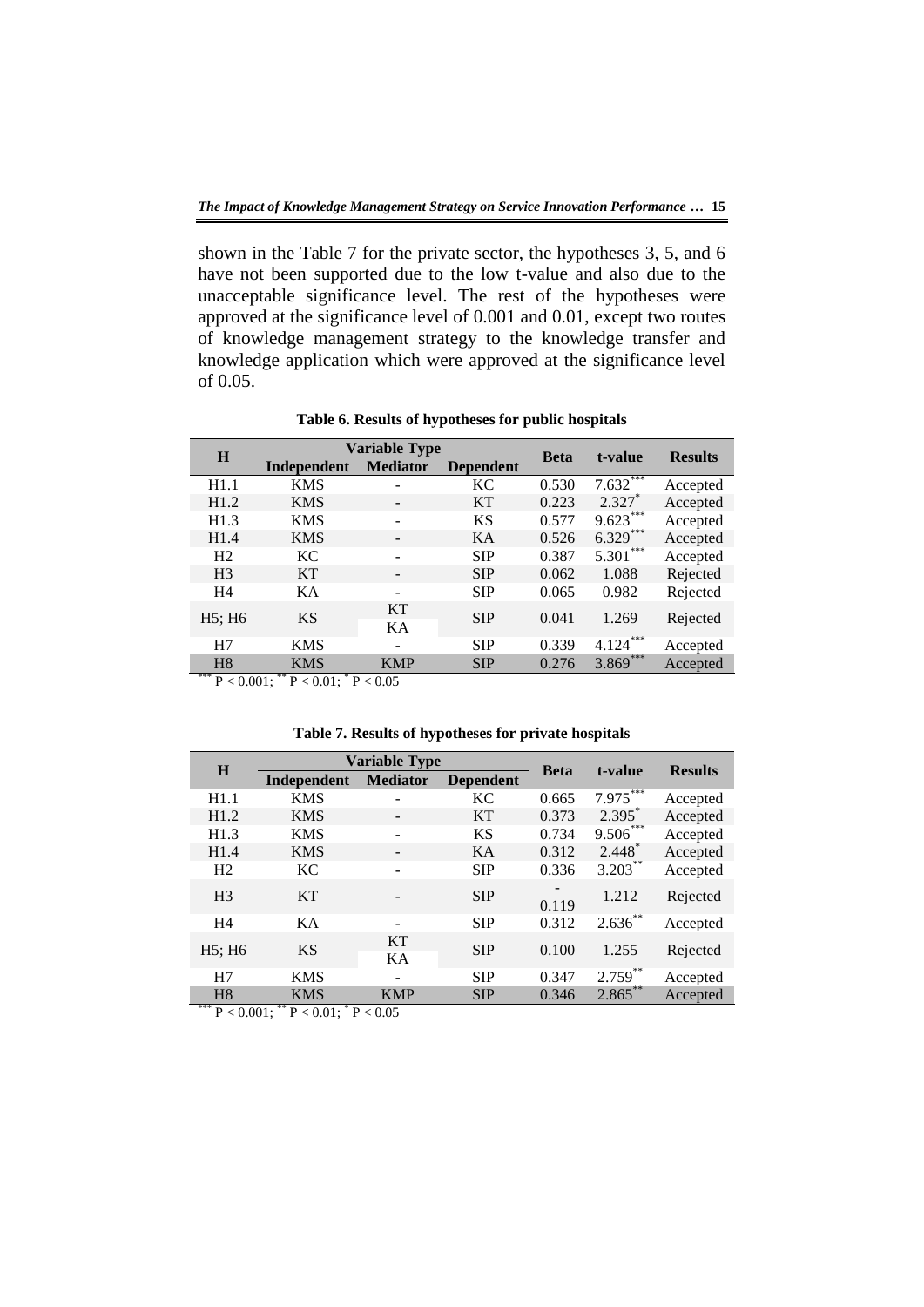# **Discussion and Conclusion**

A great volume of the researches are performed in relation to designing and implementing the organizational strategies to improve the innovation. These researches show the importance of the theoretical and practical role and position of these strategies for organizations (Donate & De Pablo, 2015). Knowledge creation is necessary in order to take advantage from the competitive advantages based on knowledge innovation, transfer and application which allow the organization to develop the service that can provide the organization maximum competitive power. According to this view, the knowledge management strategy is a dynamic capability which is focused on the constant revision of a knowledge opportunity in the organization by applying the innovations created to manipulate, develop, encode and use the implicit and explicit knowledge (Wang & Ahmed, 2007; Moosavi Jad et al., 2017). The results show that the knowledge creation, storage, transfer, and application in management practices have strong relationships with knowledge management strategy. Therefore, organizations that tend more to the knowledge management strategy consider the effects related to the development and support of the knowledge exploitation activities to achieve a more efficient organizational performance. This is originated from the private section and the results of current research confirm this in therapy sections of the private hospitals in Tabriz as well. Also, in the public sector, we have found the same results. Perhaps the therapy sections of these hospitals require a lot of knowledge as well to give services to all of their clients. The first four hypotheses of the research which emphasized the positive and significant effect of the KM strategy on all the four KM practices (creation, storage, transfer and application) in the therapy sections of the public and private hospitals have been supported. These findings are consistent with the findings of Evis and Alba (2013) in both sections. All of the results of the research hypotheses for the private sector and for the public sector (except the fourth hypothesis in public sector) are also in consistent with the findings of Kim et al. (2014) and Donate & De Pablo (2015).

As predicted, the knowledge creation and knowledge application have positive relations with the service innovation performance in the private sector. These results are consistent with the findings of Yung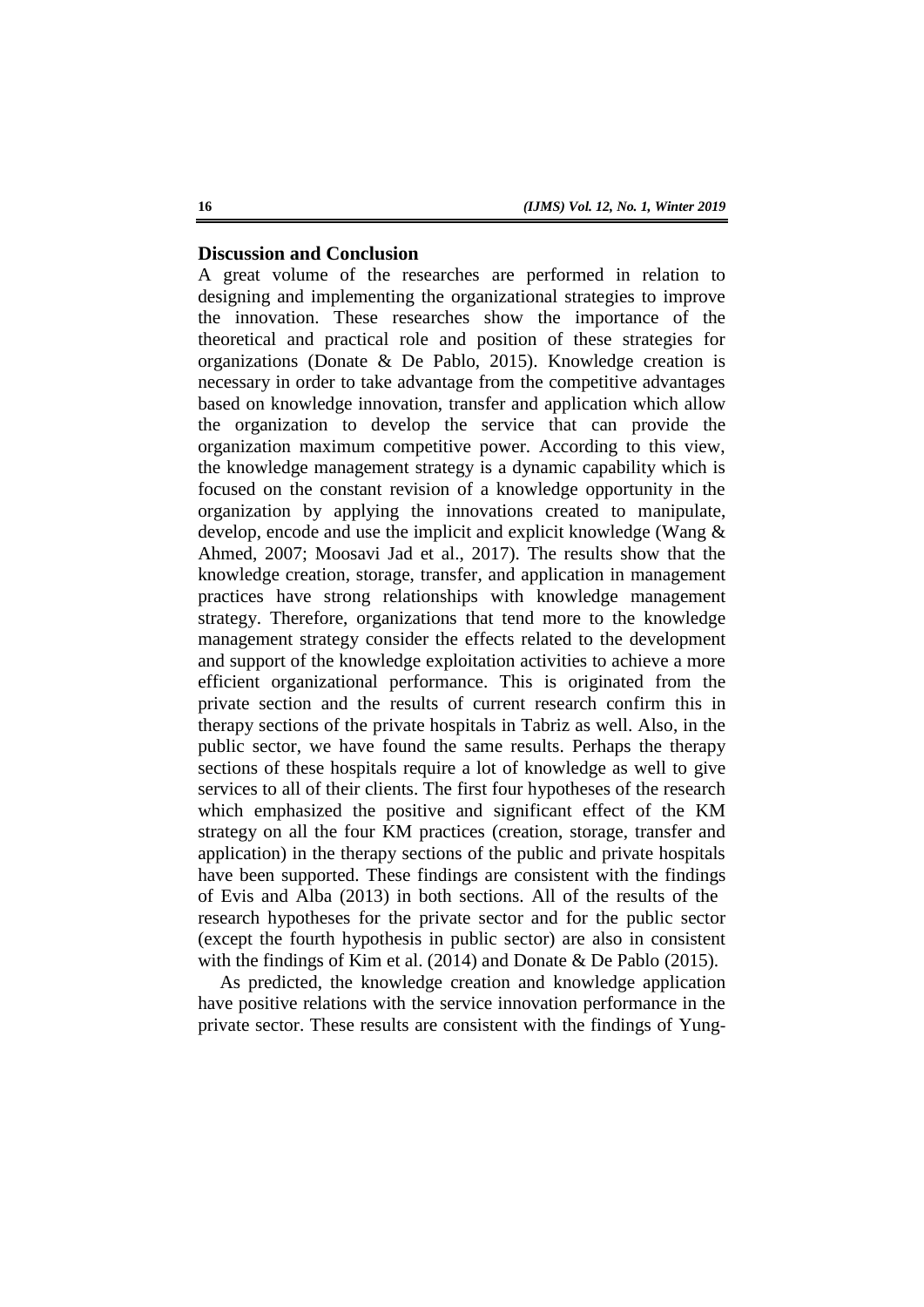Lung et al. (2014) and Mir Fakhredini et al. (2010). According to the findings of these researchers, knowledge management practices have significant positive effects on the innovation performance. But the result of the fourth hypothesis for the therapy sections of the public sector hospitals, unlike the private sector, is not consistent with the findings of the related researches. This can be due to the formal and dogmatic regulations dominant in these public sector organizations. Generally, researches show that these knowledge management practices are related to the innovative advantages (Donate & Guadamillas, 2010). The reason for this is that the combination of existing and new acquired knowledge can play an undeniable and extraordinary role in service innovation. Also, hospitals for effective implementation of knowledge management practices must apply appropriate strategies. They also should share the knowledge with employees. With managing the intellectual resources and with new ideas presented by the employees, the hospitals are able to provide innovative ideas, tools and services, and processes for their therapy sections. So, hospitals' managers must analyze the individual and organizational factors in order to promote the knowledge of their employees and create innovational behavior (Hyun & Seong, 2014). However, the results of the study show that, both in the public and the private sectors, only some of the knowledge management practices have positive relationships with service innovation performance.

Although the fifth and sixth hypotheses were in the form of an indirect relationship between the storage of knowledge and the performance of service innovation, the final results do not support them. Also, in the therapy sections of the public and the private hospitals, although there are some correlations between knowledge storage, transfer, and application and innovation performance, any intermediate effect cannot prove the effectiveness of the related factors on the performance innovation. In addition to this, there are no notable evidences about relationship between the knowledge transfer and the innovation performance in therapy sections of both the public and the private hospitals. Also, there is no obvious relationship between the knowledge application and the innovation performance in the public sector. There were evidences of service innovation in this research that led us to consider the scale of this concept for further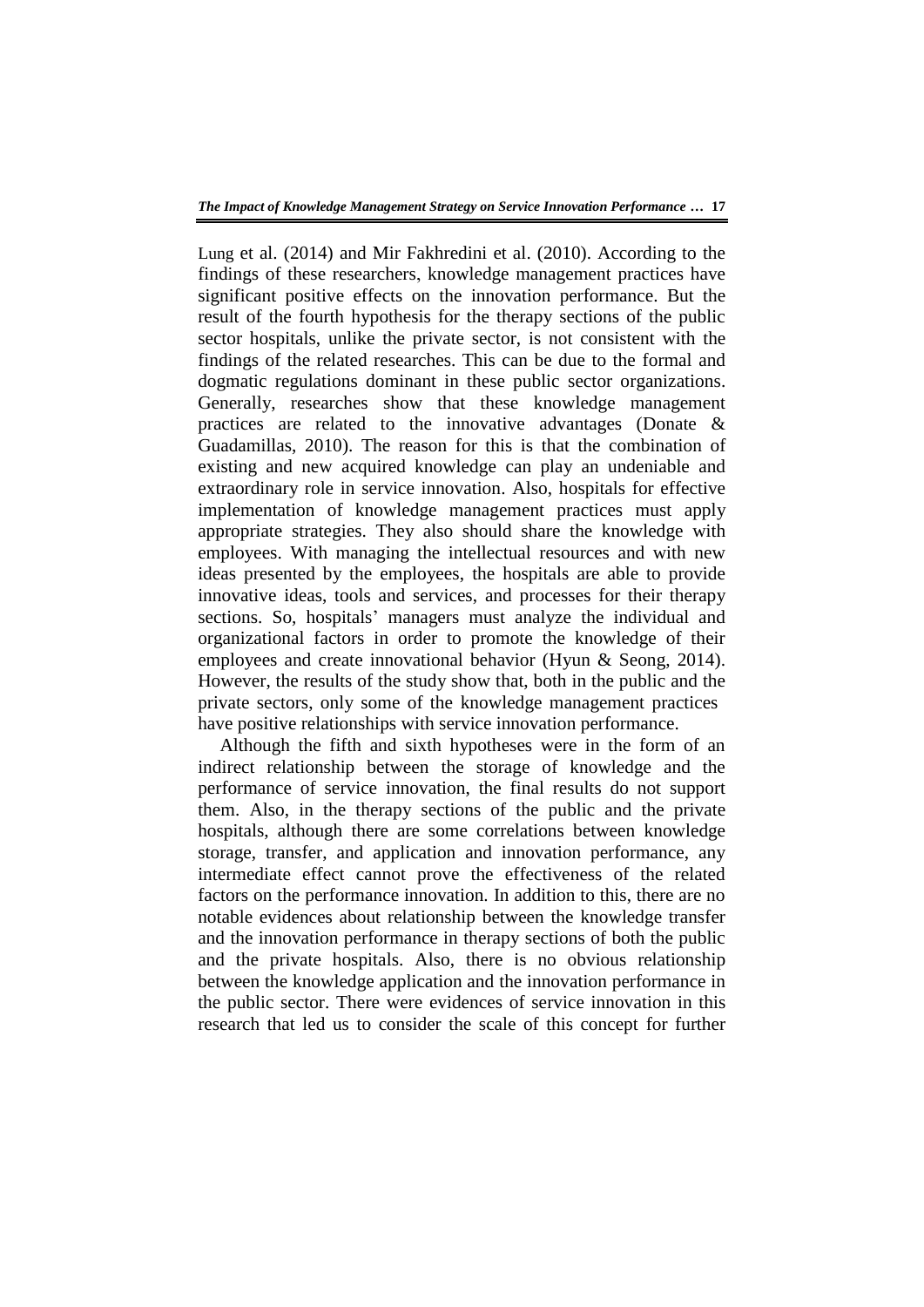exploration. Knowledge storage and the related knowledge transfer activities have not got a high impact on the innovation performance because knowledge storage and transfer do not have a close relationship with the innovation performance as the efficiency is achieved through the rotation of the current knowledge. So, innovation increases the implementation process of theses knowledge management practices in improving the timing of the routines and technologies and it is followed as a learning process (Gupta et al., 2006). Leadership along with knowledge management systems have a positive impact on the quality of content knowledge, and doctors use better quality knowledge to lead them to better results for patients (Ali et al., 2016). The seventh hypothesis for each of public and private sectors is consistent with the researches of Soltani et al. (2016) and Jasimuddin & Naqshbandi (2017). Based on the findings of these researchers ,leadership has a direct significant positive effect on the innovation performance. Also, the results of the last hypothesis for each of the public and the private sectors indicate that knowledge management practices are good mediators between knowledge management strategy and innovation performance. This confirms the main aim of the current research and is consistent with the research of Kim et al. (2014), Donate and De Pablo (2015), and Moosavi Jad et al. (2017). In addition, the managers who are active in knowledge exploitation, meaning the storage, transfer and application of knowledge, may need a knowledge strategy concerning the constant improvement in this domain to develop a strong commitment to innovation (Nonaka & Takeuchi, 2011). Overall, there were sufficient supports for the knowledge management practices based on the knowledge management strategy in relation to the development of innovation in new services to be able to provide the clients with better services in the therapy sections of hospitals.

#### **Managerial Implications**

According to the results of this research, as in therapy sections of the public hospitals, knowledge management faces multiple values and some technical issues. Therefore, these organizations only with the adoption of a suitable knowledge management strategy will be able to achieve the organizational advantages and efficiency. In case of the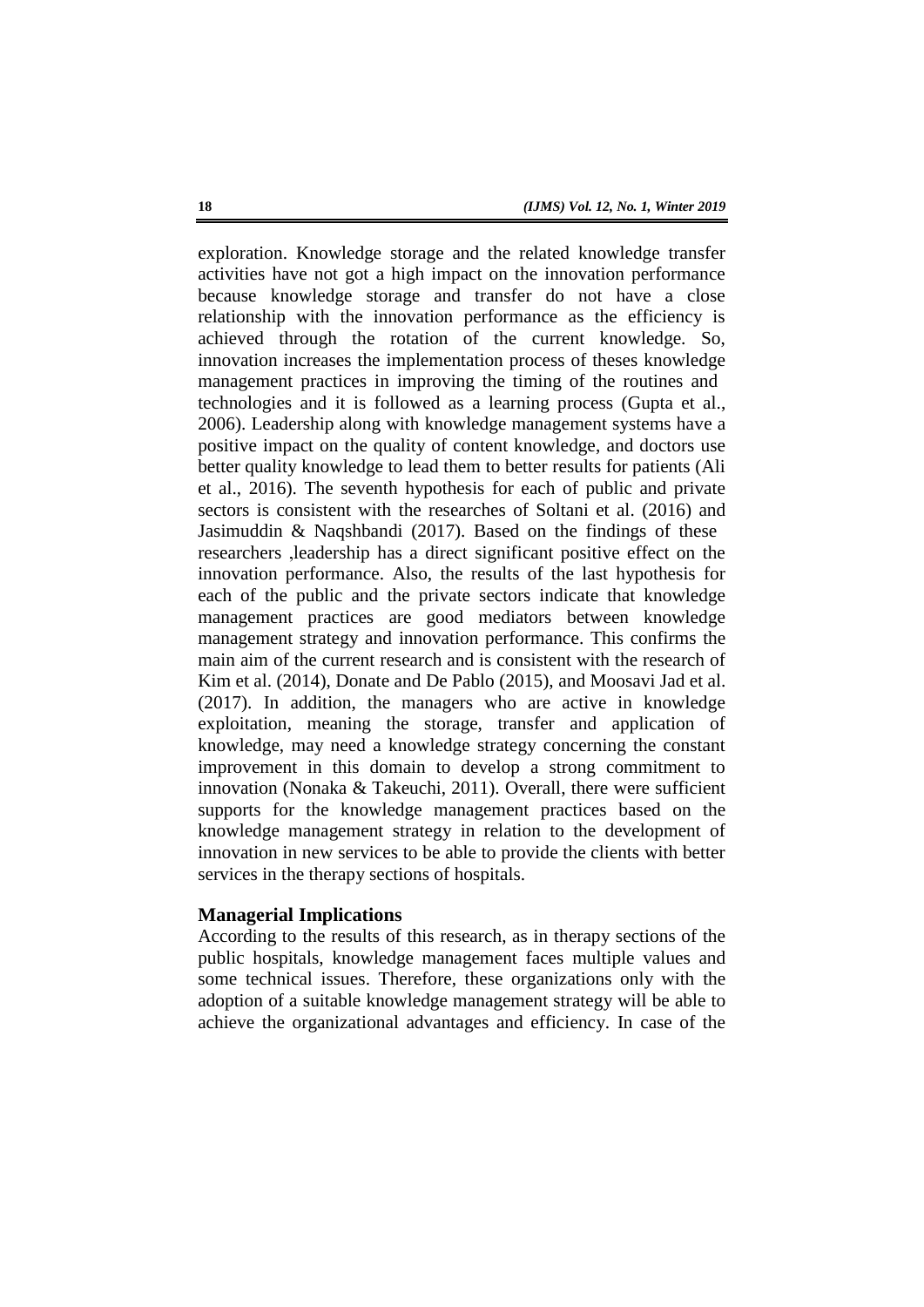therapy sections of the private hospitals, the management can lead the process of establishing effective knowledge management practices. The following practical comments are also suggested for both public and private sections: Knowledge is a human related factor, so digital resources cannot guarantee the improvement of knowledge by themselves. Since knowledge is created and developed in the mind of human and, in fact, it is the result of human's thought, then the managers should establish effective knowledge management strategy to develop and use knowledge in the organizations. With motivating and encouraging the employees and engaging them, managers of the therapy sections can promote the individuals' knowledge in order to provide new services in line with the acceptable innovation performance in the hospitals. Provision and distribution of knowledge help to develop its own usage in hospitals. It means that knowledge is the only asset that increases, when shared with others. One of the reasons that organizations tend to establish knowledge management strategy is that it encourages innovation and increases the quality of performance. So, the managers should encourage good knowledge management practices in both public and private hospitals.

# **Suggestions for Future Research**

In this research, as we have examined only services innovation, it is expected that other aspects of innovation, such as organizational innovation and process innovation, be investigated in the future. A comparative analysis of public and private sectors in the context of knowledge management strategy and knowledge management practices in the healthcare sector has been carried out in this research. It is suggested to conduct similar studies in a wider range of industries.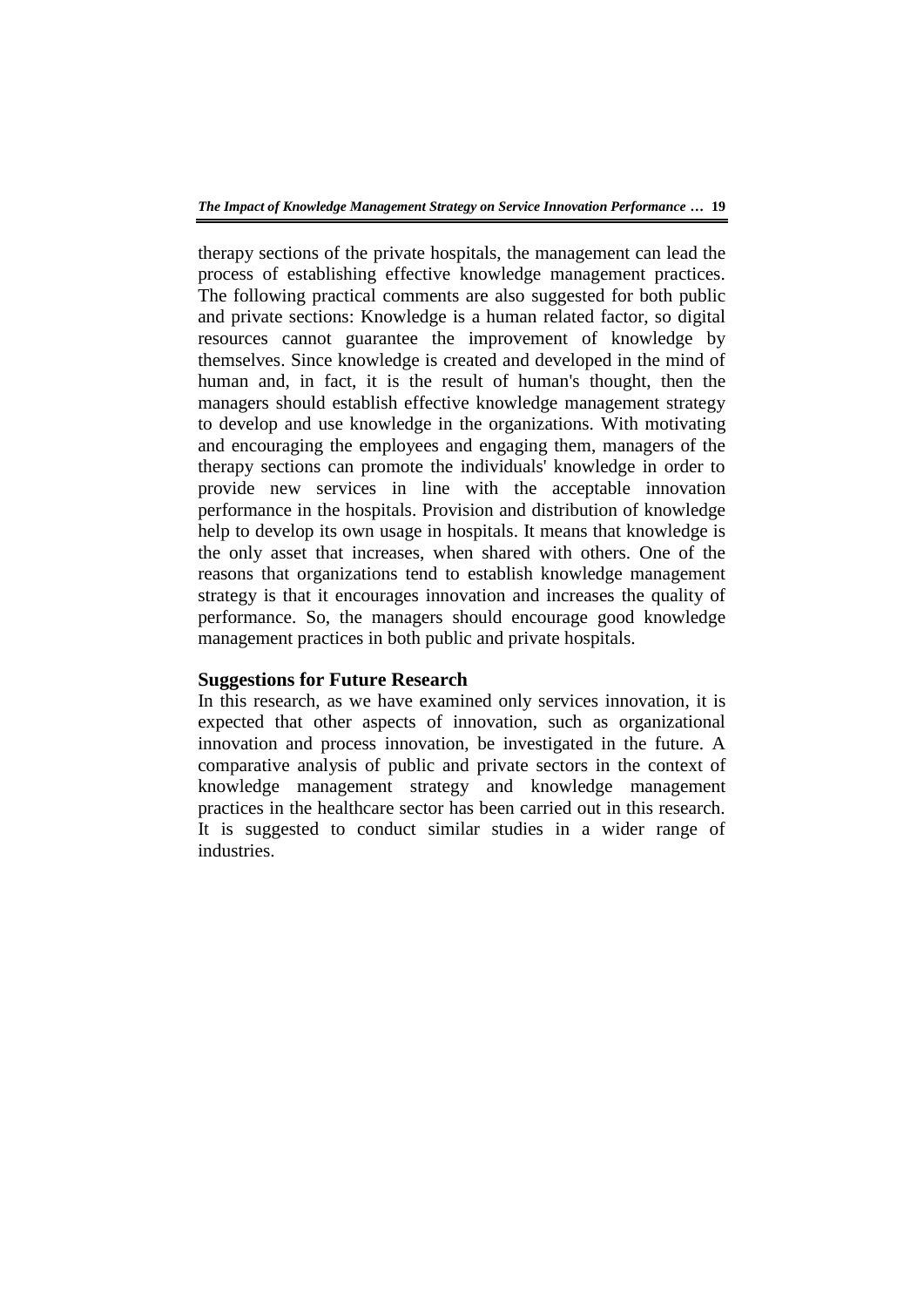# **References**

- Ali, N., Tretiakov, A., Whiddett, D., & Hunter, I. (2016). Knowledge management systems success in healthcare: Leadership matters. *International Journal of Medical Informatics*, 97, 33-340.
- Analoui, F., & Karami, A. (2003). *Strategic Management: In Small and Medium Enterprises*. First edition, Cengage Learning EMEA.
- Azizi, SH., Asadnejhad, M., Zare Mirak Abadi, A., & Hosseini, S. S. (2011). Studying and Comparing Knowledge Management Dimensions between Public and Private Organizations. *Journal of Information Technology Management*, 2 (4), 99-116. (In Persian)
- Bhatt, G. (2001). Knowledge management in organizations: Examining the interaction between technologies, techniques, and people. *Journal of Knowledge Management*, 5 (1), 68-75.
- Brockman, B., & Morgan, R. (2003). The role of existing knowledge in new product innovativeness and performance. *Journal of Decision Science*, 34 (2), 385-419.
- Cannatelli, B., Smith, B., Giudici, A., Jones, J., & Conger, M. (2016). An expanded model of distributed leadership in organizational knowledge creation. *Long Range Planning*, 50 (5), 582-602.
- Chin, W. W. (1998). *The partial least squares approach to structural equation modeling*. In: G. A. Marcoulides (Ed.), Modern Methods for Business Research (295-358). Mahwah, NJ: Lawrence Erlbaum Associates.
- Cummings, J. L., & Teng, B. S. (2003). Transferring R&D Knowledge: The key factors affecting knowledge transfer success. *Journal of Engineering and Technology Management*, 20 (1), 39-48.
- Dalkir, K. (2011). *Knowledge management in theory and practice*. Second edition. Boston: Massachusetts Institute of Technology.
- Donate, M. J., & De Pablo, J. D. S. (2015). The role of knowledgeoriented leadership in knowledge management practices and innovation. *Journal of Business Research*, 68, 360-370.
- Donate, M. J., & Guadamillas, F. (2010). The effect of organization culture on knowledge management practices and innovation. *Journal of Knowledge and Process Management*, 17 (120), 82-94.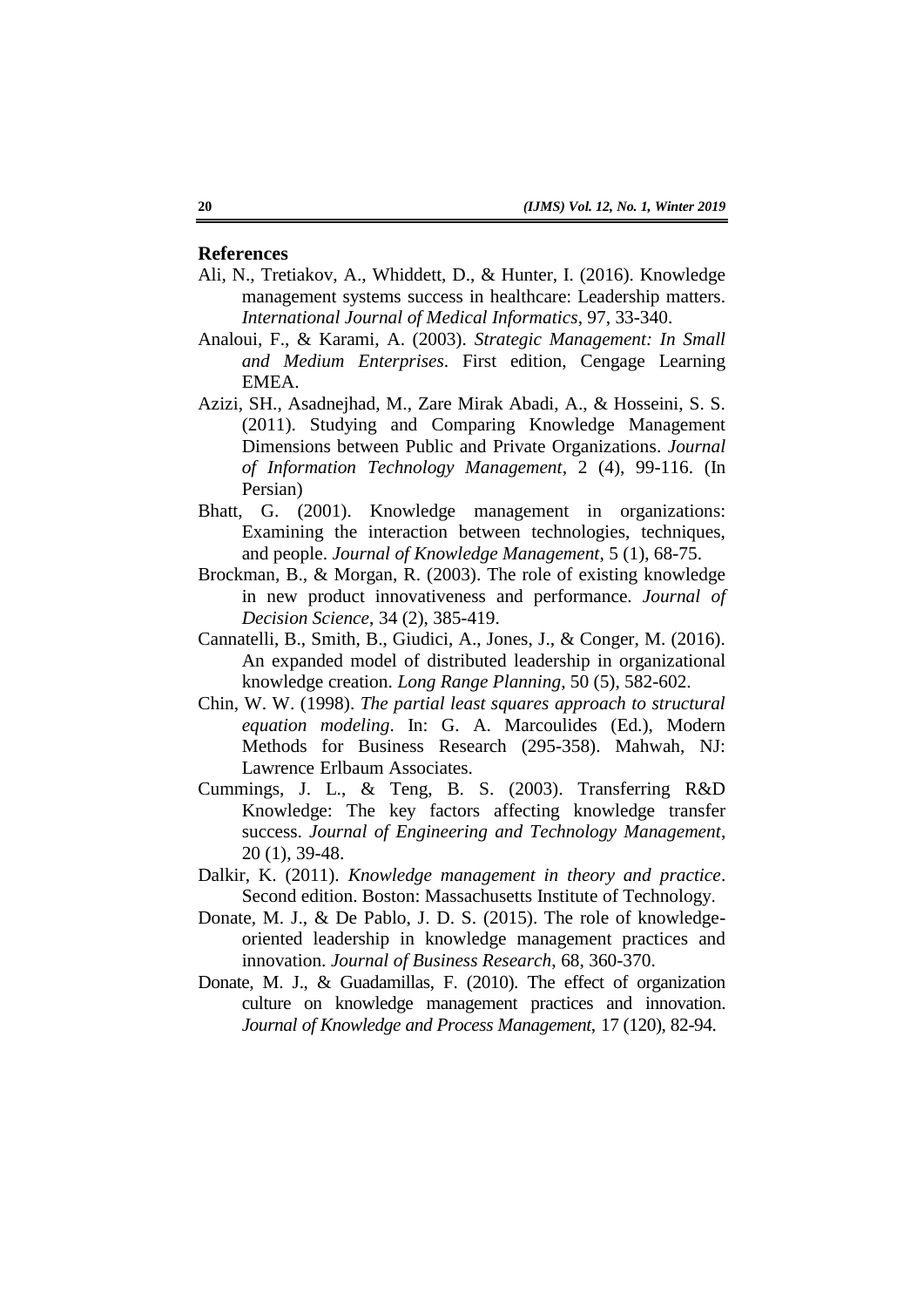- Du Plessis, M. (2007). The role of knowledge management in innovation. *Journal of Knowledge Management*, 11 (4), 20-29.
- Elrehail, H., Emeagwali, O.L., Alsaad, A., Alzghoul, A. (2017). The impact of transformational and authentic leadership on innovation in higher education: The contingent role of knowledge sharing. *Telematics and Informatics*, 35(1), 55-67.
- Evis, C., & Alba, D. (2013). The leadership role of teacher and redimensioning of knowledge. *Procedia - Social and Behavioral Sciences*, 75, 62-70.
- Gunday, G., Ulusoy, G., Kilic, K., & Alpkan, L. (2011). Effects of innovation types on firm performance. Int. J. *Journal of Production Economics*, 133, 662-676.
- Gupta, A. K., Smith, K. G., & Shalley, C. E. (2006). The interplay between exploration and exploitation. *Journal of Academy of Management*, 49 (4), 693-706.
- Halawi, L.A., McCarthy, R.V., & Aronson, J.E. (2006). Knowledge management and competitive strategy of the firm. *Journal of the Learning Organization*, 13 (4), 386-388.
- Hongying, W., & Qian, S. (2011). *Fuzzy comprehensive evaluation of hospital knowledge management based on neural network*. 6581-4244-1-978.
- Hosnavi, R., Akhavan, P., & Sanjeghi, M-E. (2012). *Knowledge Management Critical Success Factors*. Tehran, Third edition, Ati-negar Publishers. (In Persian)
- Hosseini, M., & Sadeghi, T. (2010). Effective factors on faculty members' creativity and innovation and presenting strategy for promotion. *Journal of Education Strategies in Medical Sciences*, 3 (1), 1-6. (In Persian)
- Hyun, S. L., & Seong, A. H. (2014). Factors affecting hospital employees' knowledge sharing intention and behavior and innovation behavior. *Journal of Osong Public Health Res Perspect*, 5 (3), 148-155.
- Jansen, J. P., Vera, D., & Crossan, M. (2009). Strategic leadership for exploration and exploitation: The moderating role of environmental dynamism. *The Leadership Quarterly*, 20 (1), 5-18.
- Jasimuddin, S. M., & Naqshbandi, M. M. (2017). Knowledge-oriented leadership and open innovation: Role of knowledge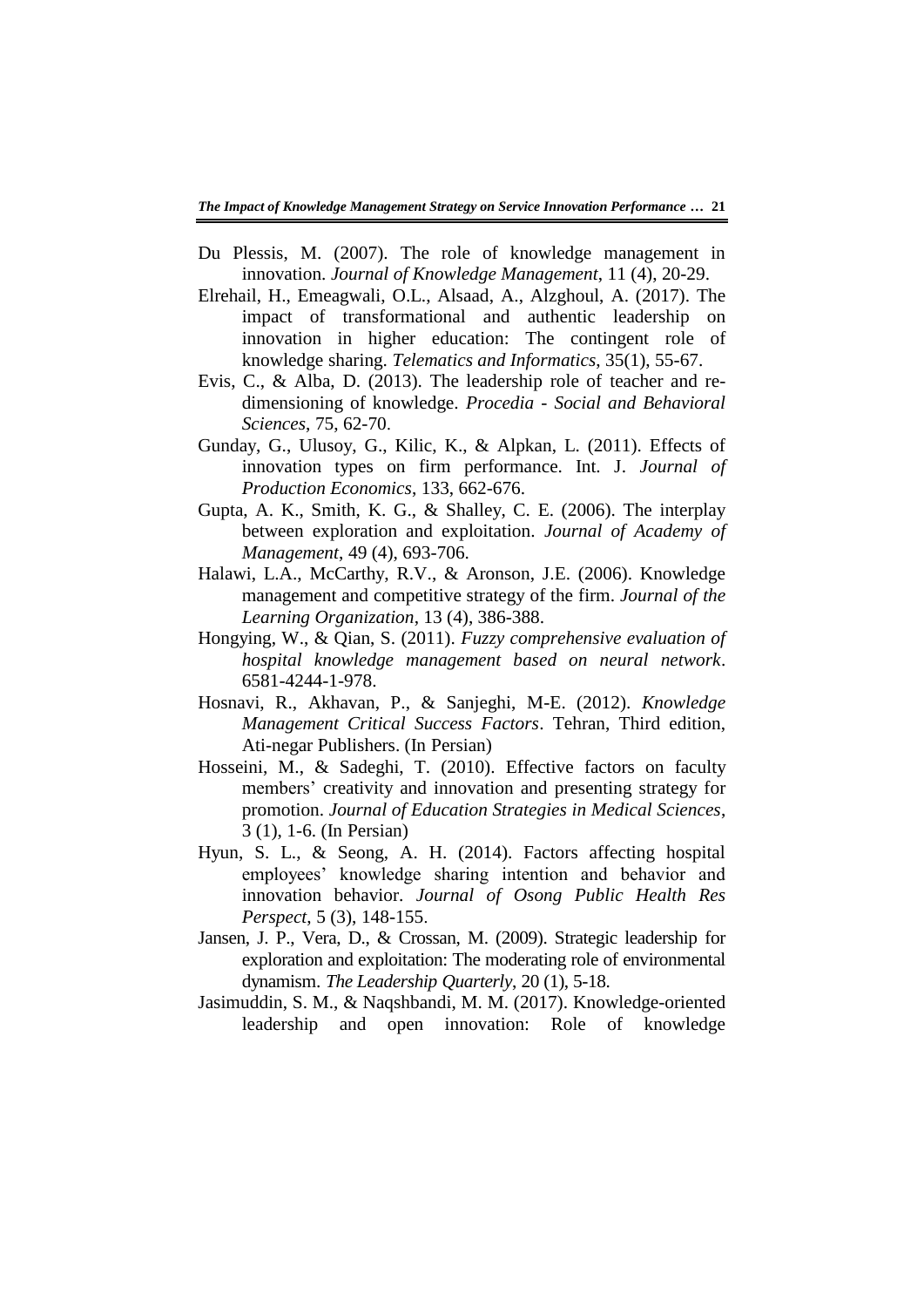management capability in France-based multinationals. *International Business Review*, 27(3), 701-713.

- Jiang, L., & Probst, T. M. (2016). Transformational and passive leadership as cross-level moderators of the relationships between safety knowledge, safety motivation, and safety participation. *Journal of Safety Research*, 57, 27-32.
- Kazanjian, R., Drazin, R. K., & Glynn, M. A. (2000). Creativity and technological learning: The roles of organization architecture and crisis in large-scale projects. *Journal of Engineering and Technology Management*, 17 (3/4), 273-298.
- Kim, T. H., Lee, J. N., Chun, J. U., & Benbasat, I. (2014). Understanding the effect of knowledge management strategies on knowledge management performance: A contingency perspective, *Information and Management*, 51, 398-416.
- Lakshman, C., & Parente, R. (2008). Supplier-focused knowledge management in the automobile industry and its implications for product performance. *Journal of Management Studies*. 45 (2), 317-342.
- Lawson, S. (2003). *Examining the Relationship between Organizational Culture and Knowledge Management*. Doctorate of International Business Administration, Nava Southeastern University, ProQuest Information and Learning Company, 87-93.
- Miller, B., Bierly, P., & Daly, P. (2007). Knowledge strategy orientation scale: Individual perceptions of firm-level phenomena. *Journal of Managerial Issues*, 19 (3), 414-435.
- Mir Fakhredini, S. H., Hataminasab, S. H., Taleiefar, R., & Konjkav Monfared, A. (2010). Knowledge management, knowledge innovation and innovation performance in small and medium organizations. *Journal of Outlook Business Administration*, 9 (2), 103-118. (In Persian)
- Moosavi Jad, S. M., Geravandi, S., Mohammadi, M. J., Alizadeh, R., Sarvarian, M., & et al. (2017). The relationship between the knowledge of leadership and knowledge management practices in the food industry in Kurdistan province, Iran. *Data in Brief*, 15, 155-159.
- Nasirzadeh, G., & Naji, N. (2008). *Innovation in Services*. First edition, Simin Publishers, Industrial Management Institute. (In Persian)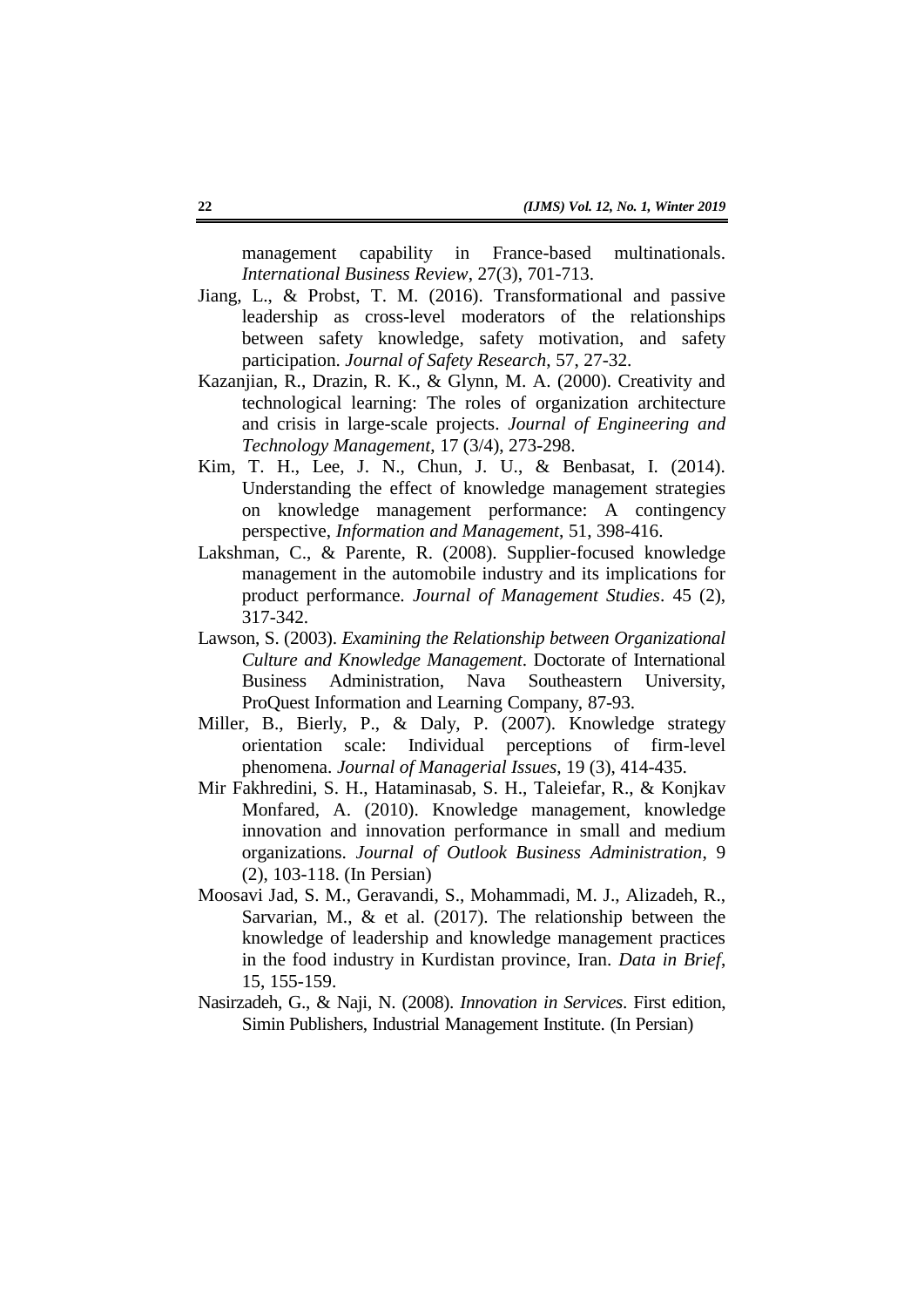- Newman, B., & Conrad, K. W. (2000). *A Framework for Characterizing Knowledge Management Methods, Practices, and Technologies*. In PAKM.
- Nonaka, I., & Takeuchi, H. (2011). The wise leader. *Journal of Harvard Business Review*, 89 (5), 58-67.
- Paton, R. A., & Mclaughlin, S. (2008). Services innovation: Knowledge transfer and the supply chain. *Journal of European Management*, 26 (2), 77-83.
- Ribiere, V. M., & Sitar, A. S. (2003). Critical role of leadership in nurturing a knowledge-supporting culture. *Journal of Knowledge Management Research & Practice*, 1, 39-48.
- Soltani, M., Kameli, A., & Khamoie, F. (2016). Role of social capital and transformational leadership in upgrading the firm innovation performance. *Journal of Social Capital Management*, 2 (4), 497- 519. (In Persian)
- Subramaniam, M., & Youndt, M. (2005). The influence of intellectual capital on the types of innovative capabilities. *Journal of Academy of Management*, 48 (3), 450-463.
- Taghizadeh, H., Soltani. G., & Mahdiloy, R. (2010). Evaluation of knowledge management in a service organization (case study). *Journal of Beyond Management*, 12 (3), 33-48. (In Persian)
- Teece, D. J. (2009). *Dynamic capabilities and strategic management*. New York: Oxford University Press.
- Viitala, R. (2004). Towards knowledge leadership. *Journal of Leadership & Organization Development*. 25 (6), 44-528.
- Von Krogh, G., Nonaka, I., & Rechsteiner, L. (2012). Leadership in organizational knowledge creation: A review and framework. *Journal of Management Studies*, 49 (1), 240-277.
- Wang, C. L., & Ahmed, P. K. (2007). Dynamic capabilities: A review and research agenda. *International Journal of Management Reviews*, 9 (1), 31-51.
- Wetzels, M., Odekerken-Schroder, G., & van Oppen, C. (2009). Using PLS path modeling for assessing hierarchical construct models: Guidelines and empirical illustration. *MIS Quarterly*, 33 (1), 177-195.
- Williams, P., & Sullivan, H. (2011). Lessons in leadership for learning and knowledge Management in multi-organizational settings.